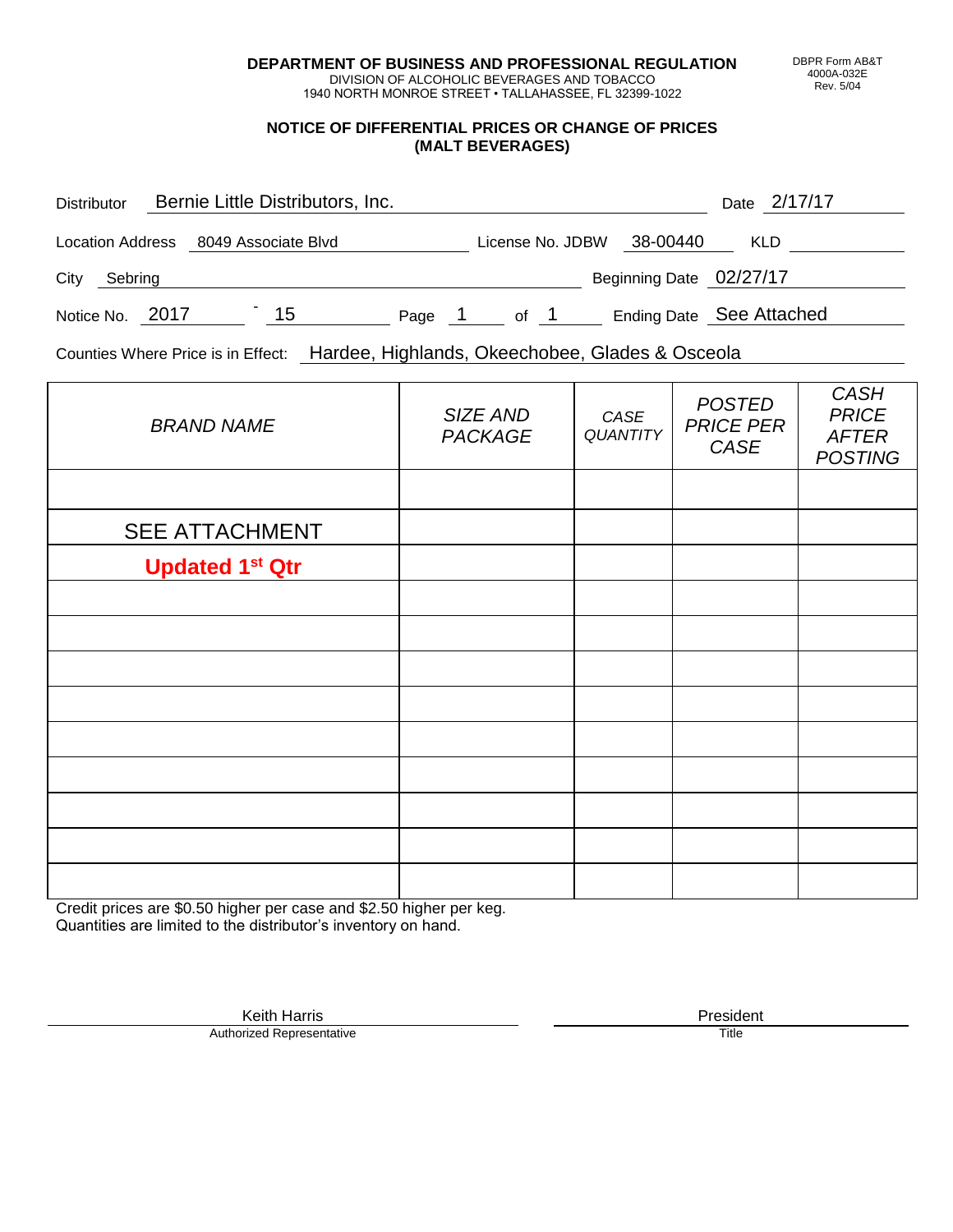## **Bernie Little Distributors, Inc. Price Promotions - 1st Quarter 2017 Updates from 2017-14 made in red Sebring - Hardee, Highlands, Okeechobee, Glades & Osceola**

|                                                                 |                         |              |          | Posted  | Frontline |        |          |         |
|-----------------------------------------------------------------|-------------------------|--------------|----------|---------|-----------|--------|----------|---------|
| <b>Brands</b>                                                   | Package                 | <b>Start</b> | Stop     | Price   | Price     | Oty    | Premise  | Comment |
| Bud, Bud Lt                                                     | 24/8oz Can              | 01/02/17     | 02/11/17 | \$12.30 | \$13.25   | $5-19$ | Off      |         |
| Bud, Bud Lt                                                     | 24/8oz Can              | 01/02/17     | 02/11/17 | \$11.40 | \$13.25   | $20+$  | Off      |         |
|                                                                 |                         |              |          |         |           |        |          |         |
| Bud & Bud Lt                                                    | 24/8oz Can 2/12         | 01/02/17     | 02/11/17 | \$13.10 | \$13.60   | $5-19$ | Off      |         |
| Bud & Bud Lt                                                    | 24/8oz Can 2/12         | 01/02/17     | 02/11/17 | \$12.20 | \$13.60   | $20+$  | Off      |         |
| Michelob Ultra                                                  | 24/8oz Can 2/12         | 01/02/17     | 02/11/17 | \$13.50 | \$14.45   | $5-19$ | Off      |         |
| Michelob Ultra                                                  | 24/8oz Can 2/12         | 01/02/17     | 02/11/17 | \$12.20 | \$14.45   | $20+$  | Off      |         |
|                                                                 |                         |              |          |         |           |        |          |         |
| Michelob Ultra                                                  | 24/8oz Can              | 01/02/17     | 02/11/17 | \$12.70 | \$14.35   | $5-19$ | Off      |         |
| Michelob Ultra                                                  | 24/8oz Can              | 01/02/17     | 02/11/17 | \$11.40 | \$14.35   | $20+$  | Off      |         |
| Brands & Packages above may be mixed and matched to achieve qty |                         |              |          |         |           |        |          |         |
|                                                                 |                         |              |          |         |           |        |          |         |
| Bud, Bud Lt                                                     | 24/8oz Can              | 02/13/17     | 03/11/17 | \$12.30 | \$13.25   | $5-19$ | Off      |         |
| Bud, Bud Lt                                                     | 24/8oz Can              | 02/13/17     | 03/11/17 | \$11.40 | \$13.25   | $20+$  | Off      |         |
| Bud & Bud Lt                                                    | 24/8oz Can 2/12         | 02/13/17     | 03/11/17 | \$13.10 | \$13.60   | $5-9$  | Off      |         |
| Bud & Bud Lt                                                    | 24/8oz Can 2/12         | 02/13/17     | 03/11/17 | \$11.70 | \$13.60   | $10+$  | Off      |         |
|                                                                 |                         |              |          |         |           |        |          |         |
| Michelob Ultra                                                  | 24/8oz Can 2/12         | 02/13/17     | 03/11/17 | \$13.50 | \$14.45   | $5-9$  | Off      |         |
| Michelob Ultra                                                  | 24/8oz Can 2/12         | 02/13/17     | 03/11/17 | \$11.70 | \$14.45   | $10+$  | Off      |         |
|                                                                 |                         |              |          |         |           |        |          |         |
| Michelob Ultra<br>Michelob Ultra                                | 24/8oz Can              | 02/13/17     | 03/11/17 | \$12.70 | \$14.35   | $5-19$ | Off      |         |
|                                                                 | 24/8oz Can              | 02/13/17     | 03/11/17 | \$11.40 | \$14.35   | $20+$  | Off      |         |
| Brands & Packages above may be mixed and matched to achieve qty |                         |              |          |         |           |        |          |         |
| Bud, Bud Lt                                                     | 24/8oz Can              | 03/13/17     | 04/01/17 | \$12.30 | \$13.25   | $5-19$ | Off      |         |
| Bud, Bud Lt                                                     | 24/8oz Can              | 03/13/17     | 04/01/17 | \$11.40 | \$13.25   | $20+$  | Off      |         |
|                                                                 |                         |              |          |         |           |        |          |         |
| Bud & Bud Lt                                                    | 24/8oz Can 2/12         | 03/13/17     | 04/01/17 | \$13.10 | \$13.60   | $5-19$ | Off      |         |
| Bud & Bud Lt                                                    | 24/8oz Can 2/12         | 03/13/17     | 04/01/17 | \$12.20 | \$13.60   | $20+$  | Off      |         |
|                                                                 |                         |              |          |         |           |        |          |         |
| Michelob Ultra                                                  | 24/8oz Can 2/12         | 03/13/17     | 04/01/17 | \$13.50 | \$14.45   | $5-19$ | Off      |         |
| Michelob Ultra                                                  | 24/8oz Can 2/12         | 03/13/17     | 04/01/17 | \$12.20 | \$14.45   | $20+$  | Off      |         |
| Michelob Ultra                                                  | 24/8oz Can              | 03/13/17     | 04/01/17 | \$12.70 | \$14.35   | $5-19$ | Off      |         |
| Michelob Ultra                                                  | 24/8oz Can              | 03/13/17     | 04/01/17 | \$11.40 | \$14.35   | $20+$  | Off      |         |
| Brands & Packages above may be mixed and matched to achieve qty |                         |              |          |         |           |        |          |         |
|                                                                 |                         |              |          |         |           |        |          |         |
|                                                                 |                         |              |          |         |           |        |          |         |
| Bud, Bud Lt, Select, Select 55                                  | 24/12oz Can/LNR 4/6     | 01/02/17     | 01/14/17 | \$21.60 | \$23.80   | $10+$  | Off      |         |
| Mich, Mich Lt, AmberBock, Ultra, Ultra Lime, Ultra              |                         |              |          |         |           |        |          |         |
| Amber                                                           | 24/12oz LNNR 4/6        | 01/02/17     | 01/14/17 | \$21.60 | \$24.55   | $10+$  | Off      |         |
| Brands & Packages above may be mixed and matched to achieve qty |                         |              |          |         |           |        |          |         |
|                                                                 |                         |              |          |         |           |        |          |         |
| Bud, Bud Lt, Select, Select 55                                  | 24/12oz Can/LNR 4/6     | 01/16/17     | 04/01/17 | \$21.60 | \$23.80   | $10+$  | Off      |         |
| Mich, Mich Lt, AmberBock                                        | 24/12oz LNNR 4/6        | 01/16/17     | 04/01/17 | \$21.60 | \$24.55   | $10+$  | Off      |         |
|                                                                 |                         |              |          |         |           |        |          |         |
| LandShark                                                       | 24/12oz LNNR 4/6        | 01/16/17     | 04/01/17 | \$21.60 | \$24.55   | 10-111 | Off      |         |
| LandShark                                                       | 24/12oz LNNR 4/6        | 01/16/17     | 04/01/17 | \$20.25 | \$24.55   | $112+$ | Off      |         |
| Brands & Packages above may be mixed and matched to achieve qty |                         |              |          |         |           |        |          |         |
|                                                                 |                         |              |          |         |           |        |          |         |
| Bud, Bud Lt                                                     | 24/16oz Can 6/4         | 01/02/17     | 04/01/17 | \$22.65 | \$25.65   | $5+$   | On & Off |         |
| Brands & Packages above may be mixed and matched to achieve qty |                         |              |          |         |           |        |          |         |
|                                                                 |                         |              |          |         |           |        |          |         |
| Bud, Bud Lt                                                     | 24/16oz Can             | 01/02/17     | 04/01/17 | \$20.90 | \$27.60   | $30+$  | Off      |         |
| Brands & Packages above may be mixed and matched to achieve gty |                         |              |          |         |           |        |          |         |
|                                                                 |                         |              |          |         |           |        |          |         |
| Bud, Bud Lt, Select & Select 55                                 | 18pk/12oz Can & LNNR    | 01/02/17     | 04/01/17 | \$14.80 | \$16.90   | $20+$  | Off      |         |
| Brands & Packages above may be mixed and matched to achieve qty |                         |              |          |         |           |        |          |         |
|                                                                 |                         |              |          |         |           |        |          |         |
| Bud, Bud Lt, Select & Select 55                                 | 24/12oz LNNR 2/12       | 01/02/17     | 04/01/17 | \$21.55 | \$22.50   | $10+$  | On       |         |
| Brands & Packages above may be mixed and matched to achieve qty |                         |              |          |         |           |        |          |         |
|                                                                 |                         |              |          |         |           |        |          |         |
| Bud, Bud Lt, Select & Select 55                                 | 24/12oz Can & LNNR 2/12 | 01/02/17     | 01/25/17 | \$21.55 | \$22.50   | $10+$  | Off      |         |
| Brands & Packages above may be mixed and matched to achieve qty |                         |              |          |         |           |        |          |         |
|                                                                 |                         |              |          |         |           |        |          |         |
| Bud, Bud Lt, Select & Select 55                                 | 24/12oz Can & LNNR 2/12 | 01/26/17     | 02/04/17 | \$21.55 | \$22.50   | 10-49  | Off      |         |
| Bud, Bud Lt, Select & Select 55                                 | 24/12oz Can & LNNR 2/12 | 01/26/17     | 02/04/17 | \$17.80 | \$22.50   | $50+$  | Off      |         |
|                                                                 |                         |              |          |         |           |        |          |         |
| BL Lime, Platinum & Bud Black Crown                             | 24/12oz Can & LNNR 2/12 | 01/26/17     | 02/04/17 | \$23.15 | \$24.10   | $1-49$ | Off      |         |
| BL Lime, Platinum & Bud Black Crown                             | 24/12oz Can & LNNR 2/12 | 01/26/17     | 02/04/17 | \$17.80 | \$24.10   | $50+$  | Off      |         |
| Brands & Packages above may be mixed and matched to achieve qty |                         |              |          |         |           |        |          |         |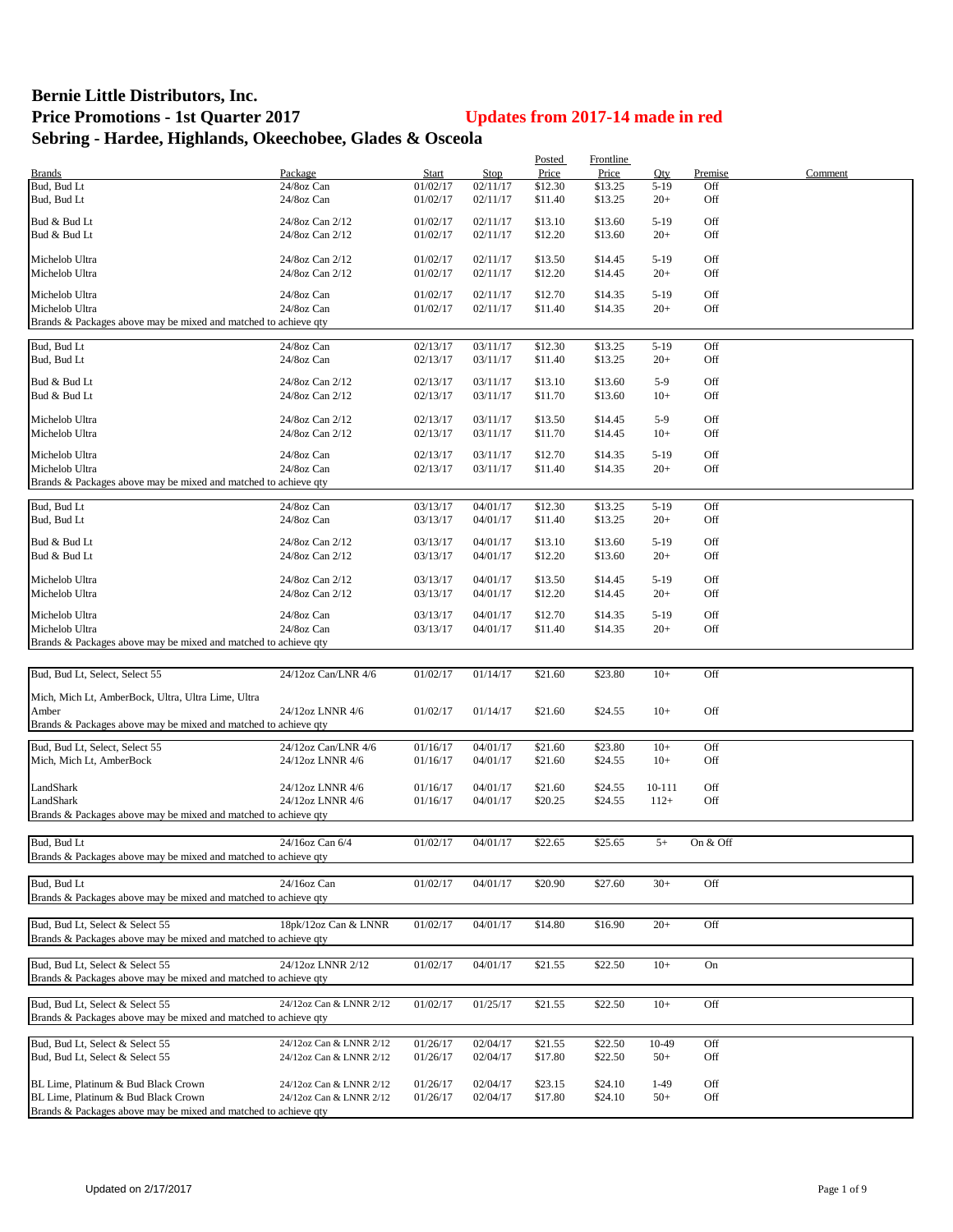|                                                                                                    |                                        |                      |                      | Posted             | <b>Frontline</b>   |                   |            |         |
|----------------------------------------------------------------------------------------------------|----------------------------------------|----------------------|----------------------|--------------------|--------------------|-------------------|------------|---------|
| <b>Brands</b>                                                                                      | Package                                | Start                | Stop                 | Price              | Price              | Oty               | Premise    | Comment |
| Bud, Bud Lt, Select & Select 55<br>Brands & Packages above may be mixed and matched to achieve qty | 24/12oz Can & LNNR 2/12                | 02/06/17             | 03/11/17             | \$21.55            | \$22.50            | $10+$             | Off        |         |
|                                                                                                    |                                        |                      |                      |                    |                    |                   |            |         |
| Bud, Bud Lt, Select & Select 55                                                                    | 24/12oz Can & LNNR 2/12                | 03/13/17             | 03/21/17             | \$21.55            | \$22.50            | $10-49$           | Off        |         |
| Bud, Bud Lt, Select & Select 55                                                                    | 24/12oz Can & LNNR 2/12                | 03/13/17             | 03/21/17             | \$17.80            | \$22.50            | $50+$             | Off        |         |
| Bud, Bud Lt                                                                                        | 24/16oz CALNR 3/8                      | 03/13/17             | 03/21/17             | \$25.45            | \$27.60            | $1+$              | Off        |         |
| BLL Rita Family (Lime, Straw, Mango, Raz, Picante, Cran,                                           |                                        |                      |                      |                    |                    |                   |            |         |
| Apple, Grape, Orange, Peach, Lemon, Watermelon, Other                                              |                                        |                      |                      |                    |                    |                   |            |         |
| Seasonals)<br>BLL Rita Family (Lime, Straw, Mango, Raz, Picante, Cran,                             | 24/8oz Can 2/12                        | 03/13/17             | 03/21/17             | \$23.15            | \$24.10            | $1-6$             | Off        |         |
| Apple, Grape, Orange, Peach, Lemon, Watermelon, Other                                              |                                        |                      |                      |                    |                    |                   |            |         |
| Seasonals)<br>BLL Rita Family (Lime, Straw, Mango, Raz, Picante, Cran,                             | 24/8oz Can 2/12                        | 03/13/17             | 03/21/17             | \$21.30            | \$24.10            | 7-49              | Off        |         |
| Apple, Grape, Orange, Peach, Lemon, Watermelon, Other                                              |                                        |                      |                      |                    |                    |                   |            |         |
| Seasonals)                                                                                         | 24/8oz Can 2/12                        | 03/13/17             | 03/21/17             | \$17.80            | \$24.10            | $50+$             | Off        |         |
| BL Lime, Platinum & Bud Black Crown                                                                | 24/12oz Can & LNNR 2/12                | 03/13/17             | 03/21/17             | \$23.15            | \$24.10            | $1+$              | Off        |         |
| Brands & Packages above may be mixed and matched to achieve qty                                    |                                        |                      |                      |                    |                    |                   |            |         |
|                                                                                                    |                                        |                      |                      |                    |                    |                   |            |         |
| Bud, Bud Lt, Select & Select 55                                                                    | 24/12oz Can & LNNR 2/12                | 03/22/17             | 04/01/17             | \$21.55            | \$22.50            | $10+$             | Off        |         |
| Brands & Packages above may be mixed and matched to achieve qty                                    |                                        |                      |                      |                    |                    |                   |            |         |
| Bud, Bud Lt, Select & Select 55                                                                    | 24/12oz Can                            | 01/02/17             | 04/01/17             | \$20.75            | \$22.60            | 10-44             | Off        |         |
| Bud, Bud Lt, Select & Select 55                                                                    | $24/12$ oz Can                         | 01/02/17             | 04/01/17             | \$19.75            | \$22.60            | $45+$             | Off        |         |
|                                                                                                    | 24/12oz LNNR                           |                      | 04/01/17             | \$20.75            | \$22.60            |                   | Off        |         |
| Bud, Bud Lt,<br>Bud, Bud Lt,                                                                       | 24/12oz LNNR                           | 01/02/17<br>01/02/17 | 04/01/17             | \$19.75            | \$22.60            | 10-44<br>$45+$    | Off        |         |
|                                                                                                    |                                        |                      |                      |                    |                    |                   |            |         |
| <b>Bud Light Lime</b>                                                                              | 24/12oz LNNR/Can                       | 01/02/17             | 04/01/17             | \$22.20            | \$24.10            | 10-44             | Off        |         |
| <b>Bud Light Lime</b>                                                                              | 24/12oz LNNR/Can                       | 01/02/17             | 04/01/17             | \$19.75            | \$24.10            | $45+$             | Off        |         |
| Michelob Ultra                                                                                     | 24/12oz Can & LNNR                     | 01/02/17             | 04/01/17             | \$22.20            | \$24.10            | 10-44             | Off        |         |
| Michelob Ultra                                                                                     | 24/12oz Can & LNNR                     | 01/02/17             | 04/01/17             | \$20.70            | \$24.10            | $45+$             | Off        |         |
| Brands & Packages above may be mixed and matched to achieve qty                                    |                                        |                      |                      |                    |                    |                   |            |         |
| Bud, Bud Lt                                                                                        | 3/8/16oz Can                           | 01/02/17             | 01/28/17             | \$19.45            | \$25.20            | $25+$             | Off        |         |
| Michelob Ultra                                                                                     | $3/8/16$ oz Can                        | 01/02/17             | 01/28/17             | \$19.45            | \$27.10            | $25+$             | Off        |         |
| Brands & Packages above may be mixed and matched to achieve qty                                    |                                        |                      |                      |                    |                    |                   |            |         |
| Bud, Bud Lt                                                                                        | 24/16oz CALNR                          | 01/02/17             | 04/01/17             | \$24.85            | \$28.50            | $98+$             | Off        |         |
| Brands & Packages above may be mixed and matched to achieve qty                                    |                                        |                      |                      |                    |                    |                   |            |         |
|                                                                                                    |                                        |                      |                      |                    |                    |                   |            |         |
| Bud, Bud Lt<br>Bud, Bud Lt                                                                         | 20/16oz CALNR<br>20/16oz CALNR         | 01/02/17<br>01/02/17 | 02/04/17<br>02/04/17 | \$17.95<br>\$17.45 | \$23.00<br>\$23.00 | 33-131<br>$132+$  | Off<br>Off |         |
|                                                                                                    |                                        |                      |                      |                    |                    |                   |            |         |
| Bud, Bud Lt                                                                                        | 20/16oz CALNR                          | 02/06/17             | 04/01/17             | \$19.75            | \$23.00            | $1 - 32$          | Off        |         |
| Bud, Bud Lt<br>Brands & Packages above may be mixed and matched to achieve qty                     | 20/16oz CALNR                          | 02/06/17             | 04/01/17             | \$17.95            | \$23.00            | $33+$             | Off        |         |
|                                                                                                    |                                        |                      |                      |                    |                    |                   |            |         |
| Bud, Bud Lt                                                                                        | 15/16oz ALNR/CALNR                     | 01/02/17             | 04/01/17             | \$13.90            | \$17.25            | $15+$             | Off        |         |
| Brands & Packages above may be mixed and matched to achieve qty                                    |                                        |                      |                      |                    |                    |                   |            |         |
| Bud, Bud Lt                                                                                        | 15/16oz ALNR/CALNR                     | 01/02/17             | 04/01/17             | \$13.80            | \$17.25            | $50+$             | On         |         |
| Brands & Packages above may be mixed and matched to achieve qty                                    |                                        |                      |                      |                    |                    |                   |            |         |
| Bud, Bud Light, Select                                                                             | 24/16oz ALNR/CALNR                     | 01/02/17             | 04/01/17             | \$21.55            | \$28.50            | $144+$            | On         |         |
| Brands & Packages above may be mixed and matched to achieve qty                                    |                                        |                      |                      |                    |                    |                   |            |         |
| Oculto                                                                                             | 24/12oz LNNR 2/12                      | 01/02/17             | 04/01/17             | \$26.65            | \$29.90            | $20+$             | Off        |         |
|                                                                                                    |                                        |                      |                      |                    |                    |                   |            |         |
| <b>BLL Mix a Rita</b>                                                                              | 18/8oz Can Loose                       | 01/02/17             | 04/01/17             | \$16.55            | \$18.05            | $5+$              | Off        |         |
| <b>BLL Mix a Rita</b>                                                                              | 24/8oz Can Loose                       | 01/02/17             | 04/01/17             | \$22.05            | \$24.10            | $5 - 62$          | Off        |         |
| <b>BLL Mix a Rita</b>                                                                              | 24/8oz Can Loose                       | 01/02/17             | 04/01/17             | \$21.05            | \$24.10            | $63+$             | Off        |         |
|                                                                                                    |                                        |                      |                      |                    |                    |                   |            |         |
| BL Lime, Platinum, Black Crown, Mich Lt & Ultra<br>BL Lime, Platinum, Black Crown, Mich Lt & Ultra | 18/12oz LNNR/Cans<br>18/12oz LNNR/Cans | 01/02/17<br>01/02/17 | 04/01/17<br>04/01/17 | \$16.95<br>\$15.85 | \$18.45<br>\$18.45 | $5 - 59$<br>$60+$ | Off<br>Off |         |
| Brands & Packages above may be mixed and matched to achieve qty                                    |                                        |                      |                      |                    |                    |                   |            |         |
|                                                                                                    |                                        |                      |                      |                    |                    |                   |            |         |
| Michelob Ultra                                                                                     | 24/16oz CALNR                          | 01/02/17             | 04/01/17             | \$35.85            | \$37.25            | $5+$              | On & Off   |         |
| Mich, Mic Lt, Ultra, Ultra Amber, Amberbock & Ultra                                                |                                        |                      |                      |                    |                    |                   |            |         |
| Lime Cactus                                                                                        | 24/12oz Can/LNNR 2/12                  | 01/02/17             | 04/01/17             | \$23.90            | \$24.85            | $5+$              | Off        |         |
| Michelob Ultra<br>Brands & Packages above may be mixed and matched to achieve qty                  | 24/16oz CALNR 3/8                      | 01/02/17             | 04/01/17             | \$35.85            | \$37.25            | $5+$              | Off        |         |
|                                                                                                    |                                        |                      |                      |                    |                    |                   |            |         |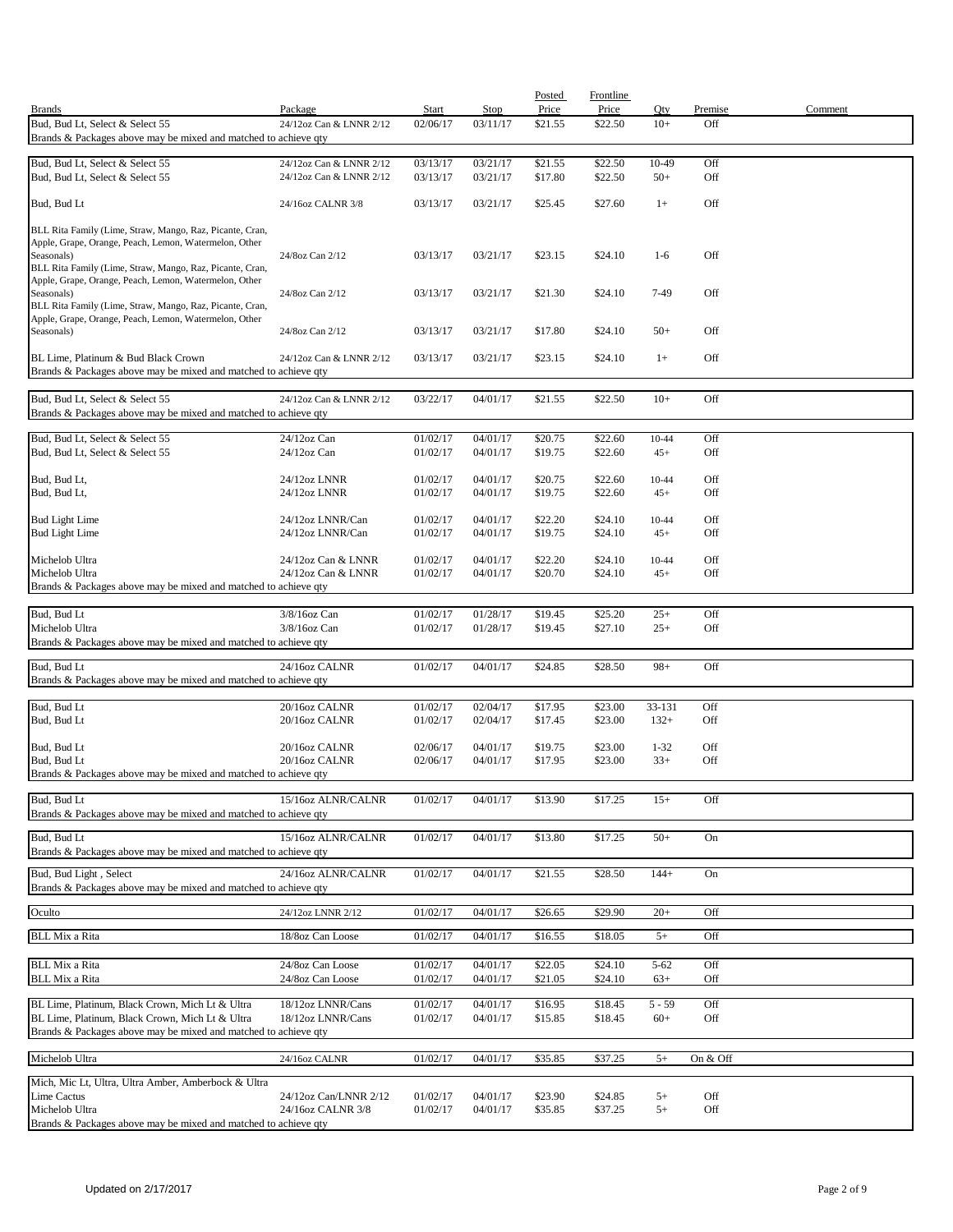|                                                                                                     |                        |          |          | Posted  | Frontline |           |         |         |
|-----------------------------------------------------------------------------------------------------|------------------------|----------|----------|---------|-----------|-----------|---------|---------|
| <b>Brands</b>                                                                                       | Package                | Start    | Stop     | Price   | Price     | Qty       | Premise | Comment |
| BL Lime, Platinum, Black Crown & Landshark                                                          | 24/12oz LNNR 2/12      | 01/02/17 | 04/01/17 | \$20.45 | \$24.10   | $10+$     | On      |         |
| BL Lime, Platinum & Landshark                                                                       | 24/12oz Cans 2/12      | 01/02/17 | 04/01/17 | \$20.45 | \$24.10   | $10+$     | On      |         |
| Brands & Packages above may be mixed and matched to achieve qty                                     |                        |          |          |         |           |           |         |         |
| BL Lime, Platinum & Black Crown                                                                     | 24/12oz Cans/LNNR 2/12 | 01/02/17 | 01/25/17 | \$23.15 | \$24.10   | $1+$      | Off     |         |
|                                                                                                     |                        |          |          |         |           |           |         |         |
| BLL Rita Family (Lime, Straw, Mango, Raz, Seasonal)                                                 | 24/8oz Can 2/12        | 01/02/17 | 01/25/17 | \$23.15 | \$24.10   | $1-6$     | Off     |         |
| BLL Rita Family (Lime, Straw, Mango, Raz, Seasonal)                                                 | 24/8oz Can 2/12        | 01/02/17 | 01/25/17 | \$21.30 | \$24.10   | $7+$      | Off     |         |
| Brands & Packages above may be mixed and matched to achieve qty                                     |                        |          |          |         |           |           |         |         |
|                                                                                                     |                        |          |          |         |           |           |         |         |
| BLL Rita Family (Lime, Straw, Mango, Raz, Seasonal)                                                 | 24/8oz Can 2/12        | 01/26/17 | 02/04/17 | \$23.15 | \$24.10   | $1-6$     | Off     |         |
| BLL Rita Family (Lime, Straw, Mango, Raz, Seasonal)                                                 | 24/8oz Can 2/12        | 01/26/17 | 02/04/17 | \$21.30 | \$24.10   | $7+$      | Off     |         |
| Brands & Packages above may be mixed and matched to achieve qty                                     |                        |          |          |         |           |           |         |         |
| BL Lime, Platinum & Black Crown                                                                     | 24/12oz Cans/LNNR 2/12 | 02/06/17 | 03/11/17 | \$23.15 | \$24.10   | $1+$      | Off     |         |
|                                                                                                     |                        |          |          |         |           |           |         |         |
| BLL Rita Family (Lime, Straw, Mango, Raz, Picante, Cran,                                            |                        |          |          |         |           |           |         |         |
| Apple, Grape, Orange, Peach, Lemon, Watermelon, Other                                               |                        |          |          |         |           |           |         |         |
| Seasonals)                                                                                          | 24/8oz Can 2/12        | 02/06/17 | 03/11/17 | \$23.15 | \$24.10   | $1-6$     | Off     |         |
| BLL Rita Family (Lime, Straw, Mango, Raz, Picante, Cran,                                            |                        |          |          |         |           |           |         |         |
| Apple, Grape, Orange, Peach, Lemon, Watermelon, Other                                               |                        |          |          |         |           |           |         |         |
| Seasonals)                                                                                          | 24/8oz Can 2/12        | 02/06/17 | 03/11/17 | \$21.30 | \$24.10   | $7+$      | Off     |         |
| Brands & Packages above may be mixed and matched to achieve qty                                     |                        |          |          |         |           |           |         |         |
| BL Lime, Platinum & Black Crown                                                                     | 24/12oz Cans/LNNR 2/12 | 03/22/17 | 04/01/17 | \$23.15 | \$24.10   | $1+$      | Off     |         |
|                                                                                                     |                        |          |          |         |           |           |         |         |
| BLL Rita Family (Lime, Straw, Mango, Raz, Picante, Cran,                                            |                        |          |          |         |           |           |         |         |
| Apple, Grape, Orange, Peach, Lemon, Watermelon, Other                                               |                        |          |          |         |           |           |         |         |
| Seasonals)                                                                                          | 24/8oz Can 2/12        | 03/22/17 | 04/01/17 | \$23.15 | \$24.10   | $1-6$     | Off     |         |
| BLL Rita Family (Lime, Straw, Mango, Raz, Picante, Cran,                                            |                        |          |          |         |           |           |         |         |
| Apple, Grape, Orange, Peach, Lemon, Watermelon, Other                                               |                        |          |          |         |           |           |         |         |
| Seasonals)                                                                                          | 24/8oz Can 2/12        | 03/22/17 | 04/01/17 | \$21.30 | \$24.10   | $7+$      | Off     |         |
| Brands & Packages above may be mixed and matched to achieve qty                                     |                        |          |          |         |           |           |         |         |
|                                                                                                     |                        |          |          |         |           |           |         |         |
| Busch, Busch Lt, Nat Lt, Nat Ice & Rolling Rock                                                     | 24/12oz Can S/C        | 01/02/17 | 01/14/17 | \$15.35 | \$17.00   | $15+$     | Off     |         |
| Brands & Packages above may be mixed and matched to achieve qty                                     |                        |          |          |         |           |           |         |         |
|                                                                                                     |                        |          |          |         |           |           |         |         |
| Natty Daddy                                                                                         | 24/12oz Can S/C        | 01/02/17 | 01/14/17 | \$14.35 | \$16.10   | $5+$      | Off     |         |
|                                                                                                     |                        |          |          |         |           |           |         |         |
| Busch, Busch Lt, Nat Lt, Nat Ice & Rolling Rock                                                     | $24/12$ oz Can S/C     | 01/16/17 | 04/29/17 | \$15.35 | \$17.00   | 15-76     | Off     |         |
| Busch, Busch Lt, Nat Lt, Nat Ice & Rolling Rock                                                     | $24/12$ oz Can S/C     | 01/16/17 | 04/29/17 | \$13.80 | \$17.00   | $77+$     | Off     |         |
|                                                                                                     |                        |          |          |         |           |           |         |         |
| Natty Daddy                                                                                         | $24/12$ oz Can S/C     | 01/16/17 | 04/29/17 | \$14.35 | \$16.10   | $5 - 76$  | Off     |         |
| Natty Daddy                                                                                         | 24/12oz Can S/C        | 01/16/17 | 04/29/17 | \$13.80 | \$16.10   | $77+$     | Off     |         |
| Brands & Packages above may be mixed and matched to achieve qty                                     |                        |          |          |         |           |           |         |         |
|                                                                                                     |                        |          |          |         |           |           |         |         |
| Busch, Busch Lt, Nat Lt, Nat Ice, Bud Ice, Rolling Rock                                             |                        |          |          |         |           |           |         |         |
| & Busch Ice                                                                                         | 18/12oz Cans/LNNR      | 01/02/17 | 04/01/17 | \$9.35  | \$12.40   | $40+$     | Off     |         |
| Brands & Packages above may be mixed and matched to achieve qty                                     |                        |          |          |         |           |           |         |         |
| Bud Ice, King Cobra, High Gravity, Natty Daddy &                                                    |                        |          |          |         |           |           |         |         |
| <b>Rolling Rock</b>                                                                                 | 24/16oz Can 6/4        | 01/02/17 | 04/01/17 | \$15.95 | \$19.55   | $5+$      | Off     |         |
| Brands & Packages above may be mixed and matched to achieve gty                                     |                        |          |          |         |           |           |         |         |
|                                                                                                     |                        |          |          |         |           |           |         |         |
| Best Damn Root Beer, Cherry Cola & Cream Soda                                                       | 24/12oz LNNR 4/6       | 03/06/17 | 03/11/17 | \$19.20 | \$30.70   | $15+$     | Off     |         |
| Brands & Packages above may be mixed and matched to achieve qty                                     |                        |          |          |         |           |           |         |         |
|                                                                                                     |                        |          |          |         |           |           |         |         |
| Shock Top & Shock Top Sampler                                                                       | 24/12oz LNNR           | 01/02/17 | 04/01/17 | \$19.70 | \$27.75   | $56+$     | Off     |         |
| Brands & Packages above may be mixed and matched to achieve qty                                     |                        |          |          |         |           |           |         |         |
|                                                                                                     |                        |          |          |         |           |           |         |         |
| Shock Top & Shock Top Lemon                                                                         | 15/12oz Can            | 01/02/17 | 04/01/17 | \$13.65 | \$15.25   | $50+$     | Off     |         |
| Brands & Packages above may be mixed and matched to achieve qty                                     |                        |          |          |         |           |           |         |         |
|                                                                                                     |                        |          |          |         |           |           |         |         |
| Shock Top & Shock Top Lemon                                                                         | 30/12oz Can 2/15       | 01/02/17 | 04/01/17 | \$25.70 | \$28.90   | $25+$     | Off     |         |
| Brands & Packages above may be mixed and matched to achieve qty                                     |                        |          |          |         |           |           |         |         |
|                                                                                                     |                        |          |          |         |           |           |         |         |
| Shock Top, Apple Wheat, Lemon, Pumpkin, Rasp, IPA, Winter<br>Combo, Choc, Pretzel, Ginger, Ruby Red | 24/12oz LNNR 4/6       | 01/02/17 | 03/04/17 | \$26.10 | \$27.75   | $20 - 55$ | Off     |         |
| Shock Top, Apple Wheat, Lemon, Pumpkin, Rasp, IPA, Winter                                           |                        |          |          |         |           |           |         |         |
| Combo, Choc, Pretzel, Ginger, Ruby Red                                                              | 24/12oz LNNR 4/6       | 01/02/17 | 03/04/17 | \$25.10 | \$27.75   | 56-111    | Off     |         |
| Shock Top, Apple Wheat, Lemon, Pumpkin, Rasp, IPA, Winter                                           |                        |          |          |         |           |           |         |         |
| Combo, Choc, Pretzel, Ginger, Ruby Red                                                              | 24/12oz LNNR 4/6       | 01/02/17 | 03/04/17 | \$24.10 | \$27.75   | $112+$    | Off     |         |
| Brands & Packages above may be mixed and matched to achieve qty                                     |                        |          |          |         |           |           |         |         |
|                                                                                                     |                        |          |          |         |           |           |         |         |
| Shock Top, Apple Wheat, Lemon, Pumpkin, Rasp, IPA, Winter                                           | 24/12oz LNNR 4/6       | 03/06/17 | 03/11/17 | \$19.20 |           | $20+$     | Off     |         |
| Combo, Choc, Pretzel, Ginger, Ruby Red                                                              |                        |          |          |         | \$27.75   |           |         |         |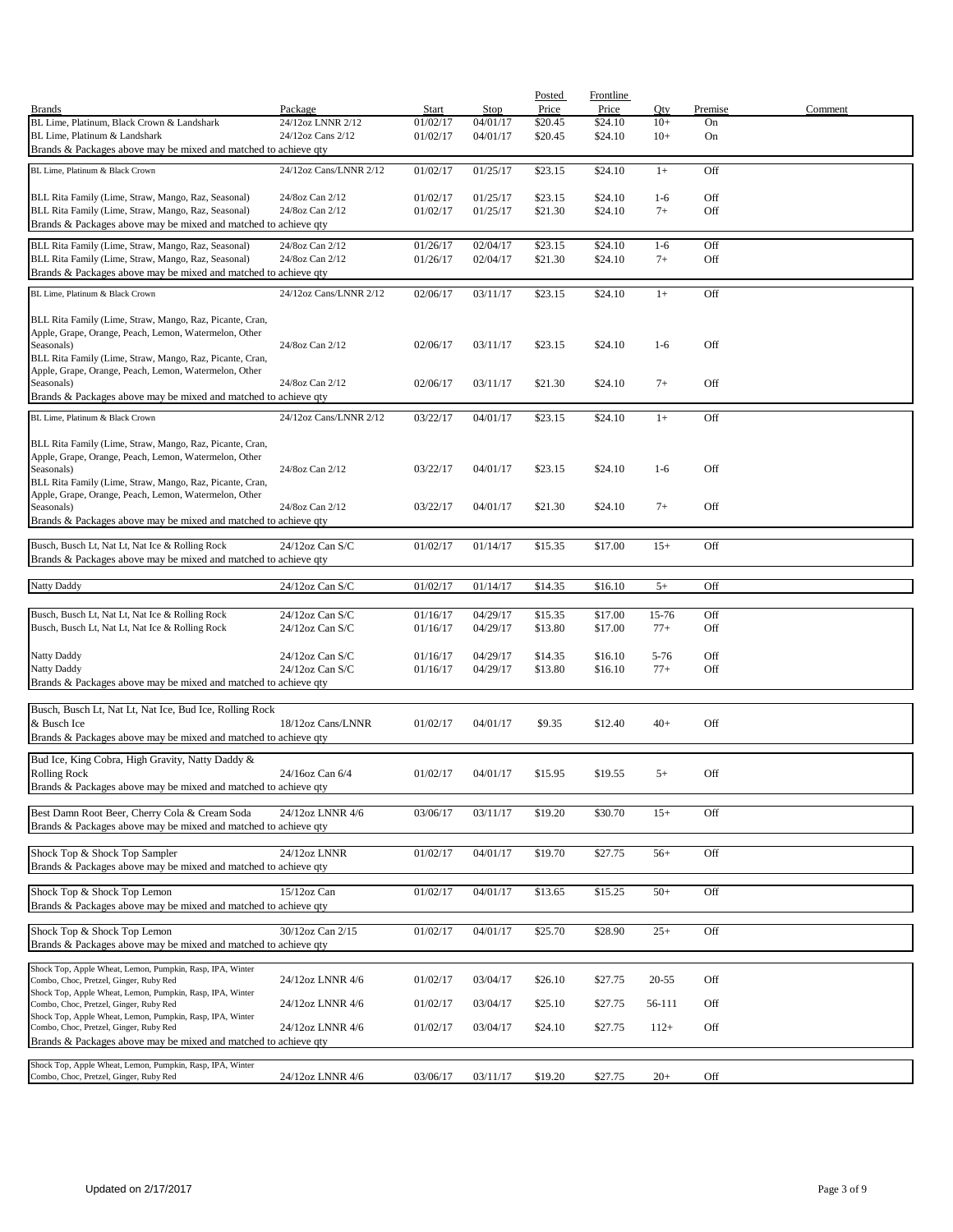| <b>Brands</b>                                                                                             | Package                                        | <b>Start</b>         | <b>Stop</b>          | Posted<br>Price    | Frontline<br>Price | Qty              | Premise    | Comment                       |
|-----------------------------------------------------------------------------------------------------------|------------------------------------------------|----------------------|----------------------|--------------------|--------------------|------------------|------------|-------------------------------|
| Shock Top, Apple Wheat, Lemon, Pumpkin, Rasp, IPA, Winter                                                 |                                                |                      |                      |                    |                    |                  |            |                               |
| Combo, Choc, Pretzel, Ginger, Ruby Red<br>Shock Top, Apple Wheat, Lemon, Pumpkin, Rasp, IPA, Winter       | 24/12oz LNNR 4/6                               | 03/13/17             | 04/01/17             | \$26.10            | \$27.75            | $20 - 55$        | Off        |                               |
| Combo, Choc, Pretzel, Ginger, Ruby Red<br>Shock Top, Apple Wheat, Lemon, Pumpkin, Rasp, IPA, Winter       | 24/12oz LNNR 4/6                               | 03/13/17             | 04/01/17             | \$25.10            | \$27.75            | 56-111           | Off        |                               |
| Combo, Choc, Pretzel, Ginger, Ruby Red<br>Brands & Packages above may be mixed and matched to achieve qty | 24/12oz LNNR 4/6                               | 03/13/17             | 04/01/17             | \$24.10            | \$27.75            | $112+$           | Off        |                               |
| Wild Blue & Redbridge<br>Brands & Packages above may be mixed and matched to achieve qty                  | 24/12oz LNNR 4/6                               | 01/02/17             | 04/01/17             | \$28.65            | \$29.35            | $28+$            | Off        |                               |
|                                                                                                           |                                                |                      |                      |                    |                    |                  |            |                               |
| Kirin Ichiban & Kirin Light<br>Brands & Packages above may be mixed and matched to achieve qty            | 24/12oz LNNR 4/6                               | 01/02/17             | 04/01/17             | \$23.50            | \$27.75            | $10+$            | Off        |                               |
| Becks, Lt, Dark, Oktob, Sapphire, Becks NA, Bass & St                                                     |                                                |                      |                      |                    |                    |                  |            |                               |
| Pauli Girl                                                                                                | 24/12oz LNNR 4/6                               | 01/02/17             | 04/01/17             | \$22.05            | \$24.55            | 56-111           | Off        |                               |
| Becks, Lt, Dark, Oktob, Sapphire, Becks NA, Bass & St<br>Pauli Girl                                       |                                                | 01/02/17             | 04/01/17             | \$19.80            | \$24.55            | $112+$           | Off        |                               |
| Brands & Packages above may be mixed and matched to achieve qty                                           | 24/12oz LNNR 4/6                               |                      |                      |                    |                    |                  |            |                               |
|                                                                                                           |                                                |                      |                      |                    |                    |                  |            |                               |
| Becks, Light, Dark, Oktoberfest, Sapphire, St Pauli Girl<br>& Bass                                        | 24/12oz LNNR/CAN 2/12                          | 01/02/17             | 01/07/17             | \$20.35            | \$24.10            | 56-111           | Off        |                               |
| Becks, Light, Dark, Oktoberfest, Sapphire, St Pauli Girl                                                  |                                                |                      |                      |                    |                    |                  |            |                               |
| & Bass                                                                                                    | 24/12oz LNNR/CAN 2/12                          | 01/02/17             | 01/07/17             | \$19.80            | \$24.10            | $112+$           | Off        |                               |
| Becks, Light, Dark, Oktoberfest, Sapphire, St Pauli Girl                                                  |                                                |                      |                      |                    |                    |                  |            |                               |
| & Bass                                                                                                    | 24/12oz LNNR/CAN 2/12                          | 01/09/17             | 01/14/17             | \$19.20            | \$24.10            | $10+$            | Off        |                               |
| <b>Land Shark</b>                                                                                         | 24/12oz LNNR/CAN 2/12                          | 01/09/17             | 01/14/17             | \$19.20            | \$24.10            | $10+$            | Off        |                               |
| Becks, Light, Dark, Oktoberfest, Sapphire, St Pauli Girl                                                  |                                                |                      |                      |                    |                    |                  |            |                               |
| & Bass                                                                                                    | 24/12oz LNNR/CAN 2/12                          | 01/16/17             | 01/28/17             | \$20.35            | \$24.10            | 56-111           | Off        |                               |
| Becks, Light, Dark, Oktoberfest, Sapphire, St Pauli Girl                                                  |                                                |                      |                      |                    |                    |                  |            |                               |
| & Bass                                                                                                    | 24/12oz LNNR/CAN 2/12                          | 01/16/17             | 01/28/17             | \$19.80            | \$24.10            | $112+$           | Off        |                               |
| <b>Land Shark</b><br><b>Land Shark</b>                                                                    | 24/12oz LNNR/CAN 2/12<br>24/12oz LNNR/CAN 2/12 | 01/16/17<br>01/16/17 | 01/28/17<br>01/28/17 | \$22.15<br>\$20.35 | \$24.10<br>\$24.10 | 56-111<br>$112+$ | Off<br>Off |                               |
|                                                                                                           |                                                |                      |                      |                    |                    |                  |            |                               |
| Becks, Light, Dark, Oktoberfest, Sapphire, St Pauli Girl                                                  |                                                |                      |                      |                    |                    |                  |            |                               |
| & Bass                                                                                                    | 24/12oz LNNR/CAN 2/12                          | 01/30/17             | 02/04/17             | \$19.20            | \$24.10            | $10+$            | Off        |                               |
| Land Shark                                                                                                | 24/12oz LNNR/CAN 2/12                          | 01/30/17             | 02/04/17             | \$19.20            | \$24.10            | $10+$            | Off        |                               |
| Becks, Light, Dark, Oktoberfest, Sapphire, St Pauli Girl                                                  |                                                |                      |                      |                    |                    |                  |            |                               |
| & Bass                                                                                                    | 24/12oz LNNR/CAN 2/12                          | 02/06/17             | 02/18/17             | \$20.35            | \$24.10            | 56-111           | Off        |                               |
| Becks, Light, Dark, Oktoberfest, Sapphire, St Pauli Girl                                                  |                                                |                      |                      |                    |                    |                  |            |                               |
| & Bass<br><b>Land Shark</b>                                                                               | 24/12oz LNNR/CAN 2/12                          | 02/06/17<br>02/06/17 | 02/18/17<br>02/18/17 | \$19.80<br>\$22.15 | \$24.10<br>\$24.10 | $112+$<br>56-111 | Off<br>Off |                               |
| Land Shark                                                                                                | 24/12oz LNNR/CAN 2/12<br>24/12oz LNNR/CAN 2/12 | 02/06/17             | 02/18/17             | \$20.35            | \$24.10            | $112+$           | Off        |                               |
|                                                                                                           |                                                |                      |                      |                    |                    |                  |            |                               |
| Becks, Light, Dark, Oktoberfest, Sapphire, St Pauli Girl                                                  |                                                |                      |                      |                    |                    |                  |            |                               |
| & Bass<br>Becks, Light, Dark, Oktoberfest, Sapphire, St Pauli Girl                                        | 24/12oz LNNR/CAN 2/12                          | 02/20/17             | 02/26/17             | \$20.35            | \$24.10            | 56-111           | Off        |                               |
| & Bass                                                                                                    | 24/12oz LNNR/CAN 2/12                          | 02/20/17             | 02/26/17             | \$19.80            | \$24.10            | $112+$           | Off        | <b>Stop Date Change</b>       |
| <b>Land Shark</b>                                                                                         | 24/12oz LNNR/CAN 2/12                          | 02/20/17             | 02/26/17             | \$22.15            | \$24.10            | 56-111           | Off        |                               |
| <b>Land Shark</b>                                                                                         | 24/12oz LNNR/CAN 2/12                          | 02/20/17             | 02/26/17             | \$20.35            | \$24.10            | $112+$           | Off        |                               |
| Becks, Light, Dark, Oktoberfest, Sapphire, St Pauli Girl                                                  |                                                |                      |                      |                    |                    |                  |            |                               |
| & Bass                                                                                                    | 24/12oz LNNR/CAN 2/12                          | 02/27/17             | 03/05/17             | \$19.20            | \$24.10            | $10+$            | Off        | <b>Start/Stop Date Change</b> |
| <b>Land Shark</b>                                                                                         | 24/12oz LNNR/CAN 2/12                          | 02/27/17             | 03/05/17             | \$19.20            | \$24.10            | $10+$            | Off        |                               |
|                                                                                                           |                                                |                      |                      |                    |                    |                  |            |                               |
| Becks, Light, Dark, Oktoberfest, Sapphire, St Pauli Girl                                                  |                                                |                      |                      |                    |                    |                  |            |                               |
| & Bass<br>Becks, Light, Dark, Oktoberfest, Sapphire, St Pauli Girl                                        | 24/12oz LNNR/CAN 2/12                          | 03/06/17             | 04/09/17             | \$20.35            | \$24.10            | 56-111           | Off        |                               |
| & Bass                                                                                                    | 24/12oz LNNR/CAN 2/12                          | 03/06/17             | 04/09/17             | \$19.80            | \$24.10            | $112+$           | Off        | <b>Start/Stop Date Change</b> |
| <b>Land Shark</b>                                                                                         | 24/12oz LNNR/CAN 2/12                          | 03/06/17             | 04/09/17             | \$22.15            | \$24.10            | 56-111           | Off        |                               |
| <b>Land Shark</b>                                                                                         | 24/12oz LNNR/CAN 2/12                          | 03/06/17             | 04/09/17             | \$20.35            | \$24.10            | $112+$           | Off        |                               |
| Brands & Packages above may be mixed and matched to achieve qty                                           |                                                |                      |                      |                    |                    |                  |            |                               |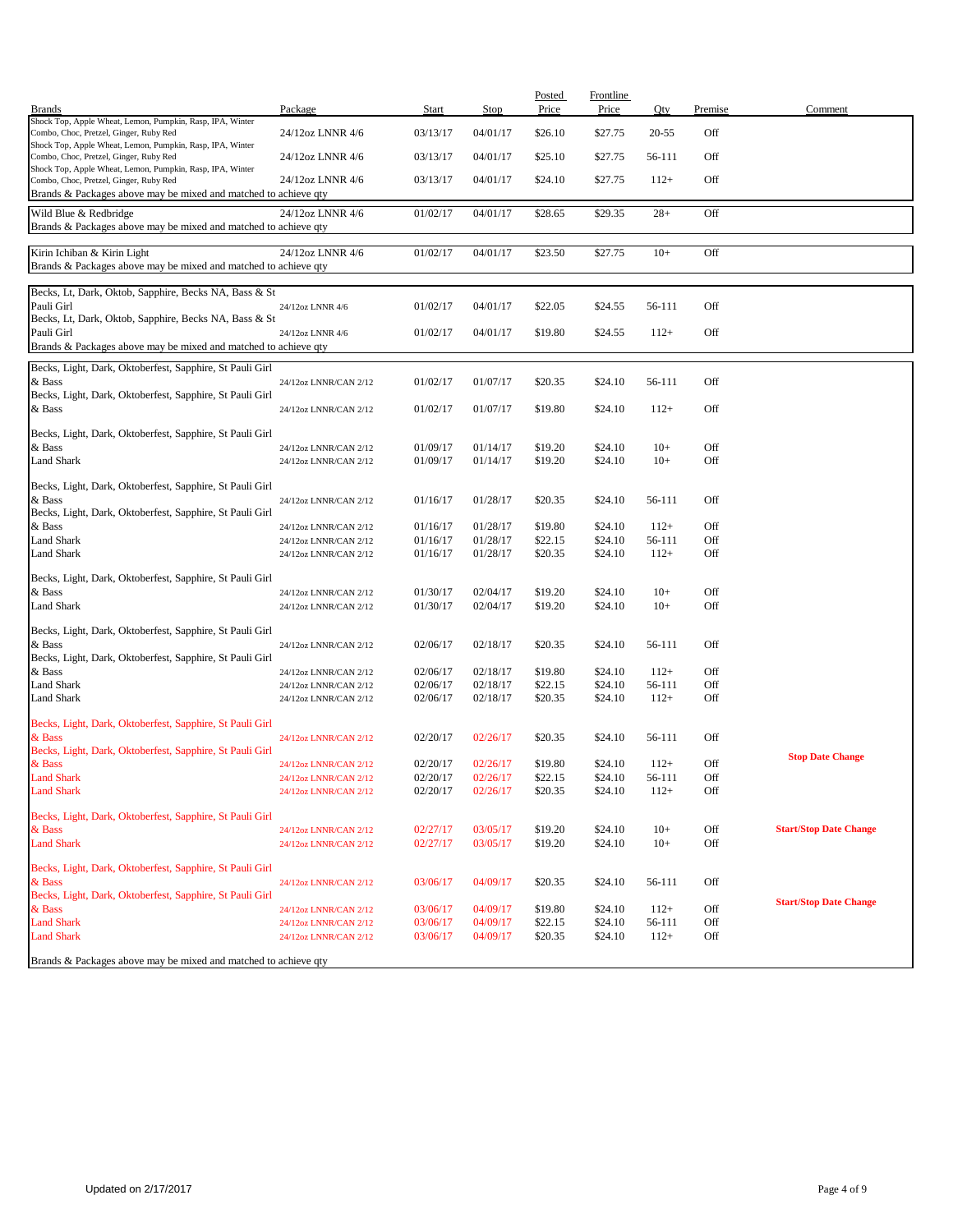| <b>Brands</b>                                                                                                                                                                                                                                            | Package              | Start    | <b>Stop</b> | Posted<br>Price | <b>Frontline</b><br>Price | Qty       | Premise | Comment |
|----------------------------------------------------------------------------------------------------------------------------------------------------------------------------------------------------------------------------------------------------------|----------------------|----------|-------------|-----------------|---------------------------|-----------|---------|---------|
| Beck's, Sapphire, Black Crown, BL Lime, Platinum,<br>Michelob Ultra & Landshark                                                                                                                                                                          | 24/16oz CAN 6/4      | 01/02/17 | 02/04/17    | \$25.75         | \$28.00                   | $1 - 2$   | Off     |         |
| Beck's, Sapphire, Black Crown, BL Lime, Platinum,<br>Michelob Ultra & Landshark                                                                                                                                                                          | 24/16oz CAN 6/4      | 01/02/17 | 02/04/17    | \$24.90         | \$28.00                   | $3+$      | Off     |         |
| Shock Top, Apple, Lemon, Pumpkin, Shockolate &                                                                                                                                                                                                           |                      |          |             |                 |                           |           |         |         |
| <b>Twisted Pretzel</b><br>Shock Top, Apple, Lemon, Pumpkin, Shockolate &                                                                                                                                                                                 | 24/16oz CAN 6/4      | 01/02/17 | 02/04/17    | \$29.80         | \$33.50                   | $1 - 2$   | Off     |         |
| <b>Twisted Pretzel</b><br>Johnny Appleseed, Goose 312, IPA, Green Line & Four                                                                                                                                                                            | 24/16oz CAN 6/4      | 01/02/17 | 02/04/17    | \$24.90         | \$33.50                   | $3+$      | Off     |         |
| <b>Star Pilsner</b><br>Johnny Appleseed, Goose 312, IPA, Green Line & Four                                                                                                                                                                               | 24/16oz CAN 6/4      | 01/02/17 | 02/04/17    | \$29.80         | \$31.95                   | $1 - 2$   | Off     |         |
| <b>Star Pilsner</b>                                                                                                                                                                                                                                      | 24/16oz CAN 6/4      | 01/02/17 | 02/04/17    | \$24.90         | \$31.95                   | $3+$      | Off     |         |
| Bud Chelada, Bud Lt Chelada                                                                                                                                                                                                                              | 24/16oz Can 6/4      | 01/02/17 | 02/04/17    | \$29.80         | \$33.50                   | $1+$      | Off     |         |
| Lime a Rita & Straw ber Rita Splash                                                                                                                                                                                                                      | 24/16oz CAN 4/6      | 01/02/17 | 02/04/17    | \$29.80         | \$37.50                   | $1+$      | Off     |         |
| BD Root Beer & Cherry Cola                                                                                                                                                                                                                               | 24/16oz CAN 4/6      | 01/02/17 | 02/04/17    | \$29.80         | \$37.50                   | $1+$      | Off     |         |
| BL Lime Rita Family & Oculto<br>Brands & Packages above may be mixed and matched to achieve qty                                                                                                                                                          | 24/16oz CAN 6/4      | 01/02/17 | 02/04/17    | \$29.80         | \$37.50                   | $1+$      | Off     |         |
| Beck's, Sapphire, Black Crown, BL Lime, Platinum,                                                                                                                                                                                                        |                      |          |             |                 |                           |           |         |         |
| Michelob Ultra & Landshark<br>Beck's, Sapphire, Black Crown, BL Lime, Platinum,                                                                                                                                                                          | 24/16oz CAN 6/4      | 02/06/17 | 04/01/17    | \$25.75         | \$28.00                   | $1 - 2$   | Off     |         |
| Michelob Ultra & Landshark                                                                                                                                                                                                                               | 24/16oz CAN 6/4      | 02/06/17 | 04/01/17    | \$24.90         | \$28.00                   | $3+$      | Off     |         |
| Shock Top, Apple, Lemon, Pumpkin, Shockolate &<br><b>Twisted Pretzel</b>                                                                                                                                                                                 | 24/16oz CAN 6/4      | 02/06/17 | 04/01/17    | \$29.80         | \$33.50                   | $1 - 2$   | Off     |         |
| Shock Top, Apple, Lemon, Pumpkin, Shockolate &<br><b>Twisted Pretzel</b>                                                                                                                                                                                 | 24/16oz CAN 6/4      | 02/06/17 | 04/01/17    | \$24.90         | \$33.50                   | $3+$      | Off     |         |
| Johnny Appleseed, Goose 312, IPA, Green Line & Four                                                                                                                                                                                                      |                      |          |             |                 |                           |           |         |         |
| <b>Star Pilsner</b><br>Johnny Appleseed, Goose 312, IPA, Green Line & Four                                                                                                                                                                               | 24/16oz CAN 6/4      | 02/06/17 | 04/01/17    | \$29.80         | \$31.95                   | $1 - 2$   | Off     |         |
| <b>Star Pilsner</b>                                                                                                                                                                                                                                      | 24/16oz CAN 6/4      | 02/06/17 | 04/01/17    | \$24.90         | \$31.95                   | $3+$      | Off     |         |
| Bud Chelada, Bud Lt Chelada                                                                                                                                                                                                                              | 24/16oz Can 6/4      | 02/06/17 | 04/01/17    | \$29.80         | \$33.50                   | $1+$      | Off     |         |
| Lime a Rita & Straw ber Rita Splash                                                                                                                                                                                                                      | 24/16oz CAN 4/6      | 02/06/17 | 04/01/17    | \$29.80         | \$37.50                   | $1+$      | Off     |         |
| BL Lime Rita Family & Oculto<br>Brands & Packages above may be mixed and matched to achieve qty                                                                                                                                                          | 24/16oz CAN 6/4      | 02/06/17 | 04/01/17    | \$29.80         | \$37.50                   | $1+$      | Off     |         |
| <b>Boddington's Pub</b>                                                                                                                                                                                                                                  | 24/16oz CAN 6/4      | 01/02/17 | 04/01/17    | \$39.15         | \$41.75                   | $72+$     | Off     |         |
| BP Blueberry, Oktoberfest, Pumpkin, Summer, Winter, Spring,                                                                                                                                                                                              |                      |          |             |                 |                           |           |         |         |
| Toasted Lager, Hoptical Illusion & Mosaic Session IPA                                                                                                                                                                                                    | 24/12oz LNNR 4/6     | 01/02/17 | 01/28/17    | \$27.70         | \$30.90                   | $25 - 55$ | Off     |         |
| BP Blueberry, Oktoberfest, Pumpkin, Summer, Winter, Spring,<br>Toasted Lager, Hoptical Illusion & Mosaic Session IPA                                                                                                                                     | 24/12oz LNNR 4/6     | 01/02/17 | 01/28/17    | \$26.70         | \$30.90                   | $56+$     | Off     |         |
| Goose 312, 312 Pale Ale, Honkers, IPA, Winter, Summer, Harvest                                                                                                                                                                                           |                      |          |             |                 |                           |           |         |         |
| Ale, Sixth Day, Endless IPA, Rambler IPA, Oktob, Preseason, 10<br>Hills Pale Ale, Four Star, Green Line & Appleseed                                                                                                                                      | 24/12oz LNNR/Can 4/6 | 01/02/17 | 01/28/17    | \$27.70         | \$30.90                   | $25 - 55$ | Off     |         |
| Goose 312, 312 Pale Ale, Honkers, IPA, Winter, Summer, Harvest<br>Ale, Sixth Day, Endless IPA, Rambler IPA, Oktob, Preseason, 10<br>Hills Pale Ale, Four Star, Green Line & Appleseed                                                                    | 24/12oz LNNR/Can 4/6 | 01/02/17 | 01/28/17    | \$26.70         | \$30.90                   | $56+$     | Off     |         |
| Brands & Packages above may be mixed and matched to achieve qty                                                                                                                                                                                          |                      |          |             |                 |                           |           |         |         |
| BP Blueberry, Oktoberfest, Pumpkin, Summer, Winter, Spring,<br>Toasted Lager, Hoptical Illusion & Mosaic Session IPA                                                                                                                                     | 24/12oz LNNR 4/6     | 01/30/17 | 02/04/17    | \$19.20         | \$30.90                   | $10+$     | Off     |         |
| Goose 312, 312 Pale Ale, Honkers, IPA, Winter, Summer, Harvest<br>Ale, Sixth Day, Endless IPA, Rambler IPA, Oktob, Preseason, 10<br>Hills Pale Ale, Four Star, Green Line & Appleseed                                                                    | 24/12oz LNNR/Can 4/6 | 01/30/17 | 02/04/17    | \$27.70         | \$30.90                   | $25 - 55$ | Off     |         |
| Goose 312, 312 Pale Ale, Honkers, IPA, Winter, Summer, Harvest<br>Ale, Sixth Day, Endless IPA, Rambler IPA, Oktob, Preseason, 10<br>Hills Pale Ale, Four Star, Green Line & Appleseed<br>Brands & Packages above may be mixed and matched to achieve qty | 24/12oz LNNR/Can 4/6 | 01/30/17 | 02/04/17    | \$26.70         | \$30.90                   | $56+$     | Off     |         |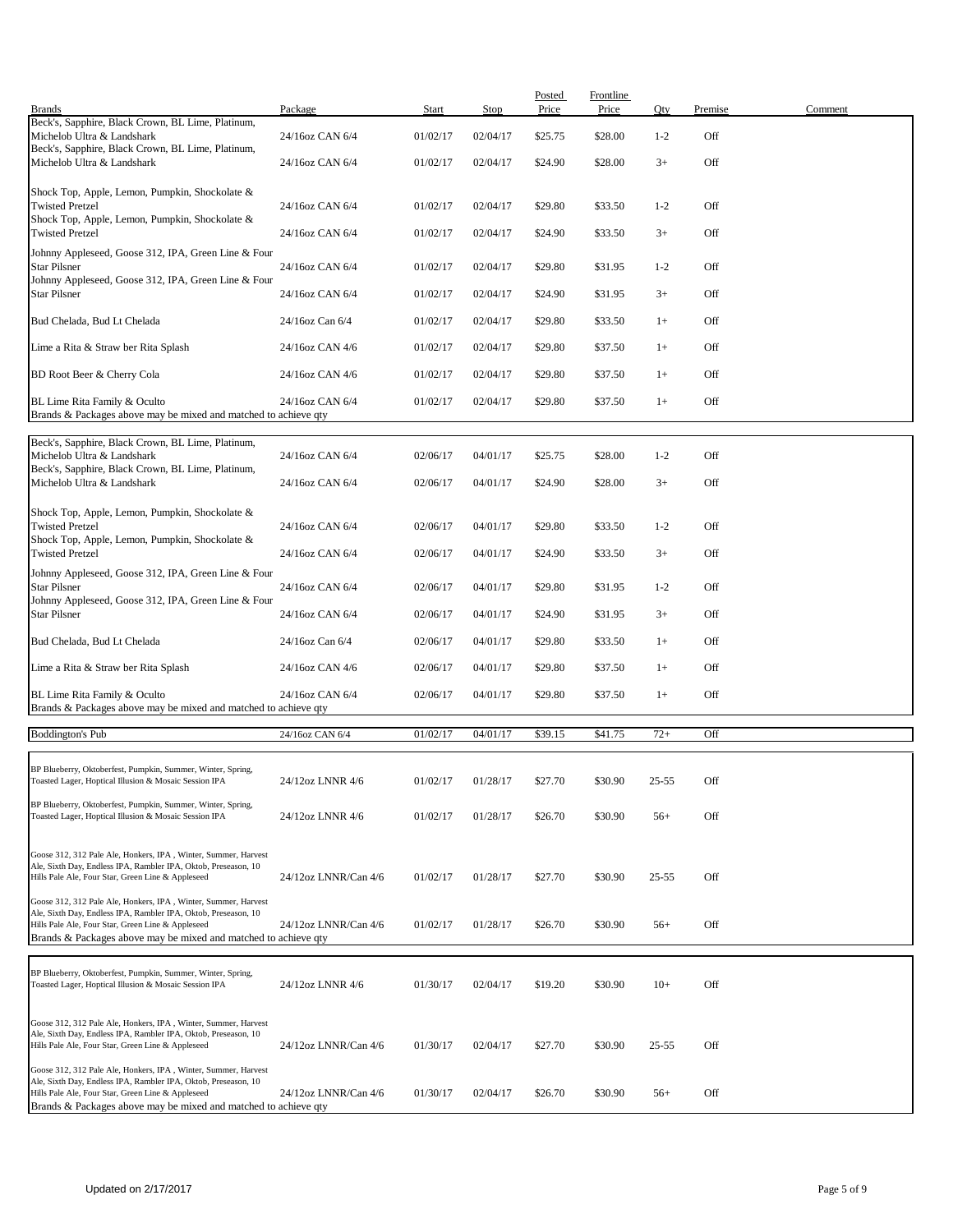| <b>Brands</b>                                                                                                                                                                                                                                            | Package                                         | Start    | Stop     | Posted<br>Price | <b>Frontline</b><br>Price | Oty       | Premise | Comment |
|----------------------------------------------------------------------------------------------------------------------------------------------------------------------------------------------------------------------------------------------------------|-------------------------------------------------|----------|----------|-----------------|---------------------------|-----------|---------|---------|
| BP Blueberry, Oktoberfest, Pumpkin, Summer, Winter, Spring,<br>Toasted Lager, Hoptical Illusion & Mosaic Session IPA                                                                                                                                     | 24/12oz LNNR 4/6                                | 02/06/17 | 03/11/17 | \$27.70         | \$30.90                   | $25 - 55$ | Off     |         |
| BP Blueberry, Oktoberfest, Pumpkin, Summer, Winter, Spring,<br>Toasted Lager, Hoptical Illusion & Mosaic Session IPA                                                                                                                                     | 24/12oz LNNR 4/6                                | 02/06/17 | 03/11/17 | \$26.70         | \$30.90                   | $56+$     | Off     |         |
| Goose 312, 312 Pale Ale, Honkers, IPA, Winter, Summer, Harvest<br>Ale, Sixth Day, Endless IPA, Rambler IPA, Oktob, Preseason, 10<br>Hills Pale Ale, Four Star, Green Line & Appleseed                                                                    | 24/12oz LNNR/Can 4/6                            | 02/06/17 | 03/11/17 | \$27.70         | \$30.90                   | $25 - 55$ | Off     |         |
| Goose 312, 312 Pale Ale, Honkers, IPA, Winter, Summer, Harvest<br>Ale, Sixth Day, Endless IPA, Rambler IPA, Oktob, Preseason, 10<br>Hills Pale Ale, Four Star, Green Line & Appleseed<br>Brands & Packages above may be mixed and matched to achieve qty | 24/12oz LNNR/Can 4/6                            | 02/06/17 | 03/11/17 | \$26.70         | \$30.90                   | $56+$     | Off     |         |
| BP Blueberry, Oktoberfest, Pumpkin, Summer, Winter, Spring,<br>Toasted Lager, Hoptical Illusion & Mosaic Session IPA                                                                                                                                     | 24/12oz LNNR 4/6                                | 03/13/17 | 03/19/17 | \$27.70         | \$30.90                   | $25 - 55$ | Off     |         |
| BP Blueberry, Oktoberfest, Pumpkin, Summer, Winter, Spring,<br>Toasted Lager, Hoptical Illusion & Mosaic Session IPA                                                                                                                                     | 24/12oz LNNR 4/6                                | 03/13/17 | 03/19/17 | \$26.70         | \$30.90                   | $56+$     | Off     |         |
| Goose 312, 312 Pale Ale, Honkers, IPA, Winter, Summer, Harvest<br>Ale, Sixth Day, Endless IPA, Rambler IPA, Oktob, Preseason, 10<br>Hills Pale Ale, Four Star, Green Line & Appleseed<br>Brands & Packages above may be mixed and matched to achieve qty | 24/12oz LNNR/Can 4/6                            | 03/13/17 | 03/19/17 | \$19.20         | \$30.90                   | $10+$     | Off     |         |
| BP Blueberry, Oktoberfest, Pumpkin, Summer, Winter, Spring,<br>Toasted Lager, Hoptical Illusion & Mosaic Session IPA                                                                                                                                     | 24/12oz LNNR 4/6                                | 03/20/17 | 07/01/17 | \$27.70         | \$30.90                   | $25 - 55$ | Off     |         |
| BP Blueberry, Oktoberfest, Pumpkin, Summer, Winter, Spring,<br>Toasted Lager, Hoptical Illusion & Mosaic Session IPA                                                                                                                                     | 24/12oz LNNR 4/6                                | 03/20/17 | 07/01/17 | \$26.70         | \$30.90                   | $56+$     | Off     |         |
| Goose 312, 312 Pale Ale, Honkers, IPA, Winter, Summer, Harvest<br>Ale, Sixth Day, Endless IPA, Rambler IPA, Oktob, Preseason, 10<br>Hills Pale Ale, Four Star, Green Line & Appleseed                                                                    | 24/12oz LNNR/Can 4/6                            | 03/20/17 | 07/01/17 | \$27.70         | \$30.90                   | $25 - 55$ | Off     |         |
| Goose 312, 312 Pale Ale, Honkers, IPA, Winter, Summer, Harvest<br>Ale, Sixth Day, Endless IPA, Rambler IPA, Oktob, Preseason, 10<br>Hills Pale Ale, Four Star, Green Line & Appleseed<br>Brands & Packages above may be mixed and matched to achieve qty | 24/12oz LNNR/Can 4/6                            | 03/20/17 | 07/01/17 | \$26.70         | \$30.90                   | $56+$     | Off     |         |
| Shock Top, Wheat IPA, Lemon, Pumpkin, Variety, Apple, Winter,<br>Honey Bourbon, Choc, Pretzel & Ginger                                                                                                                                                   | 24/12oz LNNR/Can 2/12                           | 01/02/17 | 01/21/17 | \$24.60         | \$27.75                   | 14-55     | Off     |         |
| Shock Top, Wheat IPA, Lemon, Pumpkin, Variety, Apple, Winter,<br>Honey Bourbon, Choc, Pretzel & Ginger                                                                                                                                                   | 24/12oz LNNR/Can 2/12                           | 01/02/17 | 01/21/17 | \$23.60         | \$27.75                   | 56-111    | Off     |         |
| Shock Top, Wheat IPA, Lemon, Pumpkin, Variety, Apple, Winter,<br>Honey Bourbon, Choc, Pretzel & Ginger                                                                                                                                                   | 24/12oz LNNR/Can 2/12                           | 01/02/17 | 01/21/17 | \$22.60         | \$27.75                   | $112+$    | Off     |         |
| Goose 312, 312 Pale, Honkers, IPA, Winter, Summer, Fall, Harvest<br>Ale, Endless IPA, Winter, Four Star, Green Line, Preseason &<br>Johnny Appleseed<br>Goose 312, 312 Pale, Honkers, IPA, Winter, Summer, Fall, Harvest                                 | 24/12oz LNNR/CN 2/12                            | 01/02/17 | 01/21/17 | \$26.25         | \$29.65                   | 14-55     | Off     |         |
| Ale, Endless IPA, Winter, Four Star, Green Line, Preseason &<br>Johnny Appleseed                                                                                                                                                                         | 24/12oz LNNR/CN 2/12                            | 01/02/17 | 01/21/17 | \$25.25         | \$29.65                   | $56+$     | Off     |         |
| Stella, Stella Cidre, Hoegaarden, Belgian Sampler                                                                                                                                                                                                        | 24/11.2oz LNNR/Can 2/12 &<br>20/14.9oz Can 2/12 | 01/02/17 | 01/21/17 | \$27.50         | \$33.30                   | 14-199    | Off     |         |
| Stella, Stella Cidre, Hoegaarden, Belgian Sampler                                                                                                                                                                                                        | 24/11.2oz LNNR/Can 2/12 &<br>20/14.9oz Can 2/12 | 01/02/17 | 01/21/17 | \$26.50         | \$33.30                   | $200+$    | Off     |         |
| Brands & Packages above may be mixed and matched to achieve qty                                                                                                                                                                                          |                                                 |          |          |                 |                           |           |         |         |
| Shock Top, Wheat IPA, Lemon, Pumpkin, Variety, Apple, Winter,<br>Honey Bourbon, Choc, Pretzel & Ginger                                                                                                                                                   | 24/12oz LNNR/Can 2/12                           | 01/02/17 | 01/21/17 | \$24.60         | \$27.75                   | 14-55     | Off     |         |
| Shock Top, Wheat IPA, Lemon, Pumpkin, Variety, Apple, Winter,<br>Honey Bourbon, Choc, Pretzel & Ginger<br>Shock Top, Wheat IPA, Lemon, Pumpkin, Variety, Apple, Winter,                                                                                  | 24/12oz LNNR/Can 2/12                           | 01/02/17 | 01/21/17 | \$23.60         | \$27.75                   | 56-111    | Off     |         |
| Honey Bourbon, Choc, Pretzel & Ginger                                                                                                                                                                                                                    | 24/12oz LNNR/Can 2/12                           | 01/02/17 | 01/21/17 | \$22.60         | \$27.75                   | $112+$    | Off     |         |
| Goose 312, 312 Pale, Honkers, IPA, Winter, Summer, Fall, Harvest<br>Ale, Endless IPA, Winter, Four Star, Green Line, Preseason &<br>Johnny Appleseed<br>Goose 312, 312 Pale, Honkers, IPA, Winter, Summer, Fall, Harvest                                 | 24/12oz LNNR/CN 2/12                            | 01/02/17 | 01/21/17 | \$26.25         | \$29.65                   | 14-55     | Off     |         |
| Ale, Endless IPA, Winter, Four Star, Green Line, Preseason &<br>Johnny Appleseed<br>Brands & Packages above may be mixed and matched to achieve qty                                                                                                      | 24/12oz LNNR/CN 2/12                            | 01/02/17 | 01/21/17 | \$25.25         | \$29.65                   | $56+$     | Off     |         |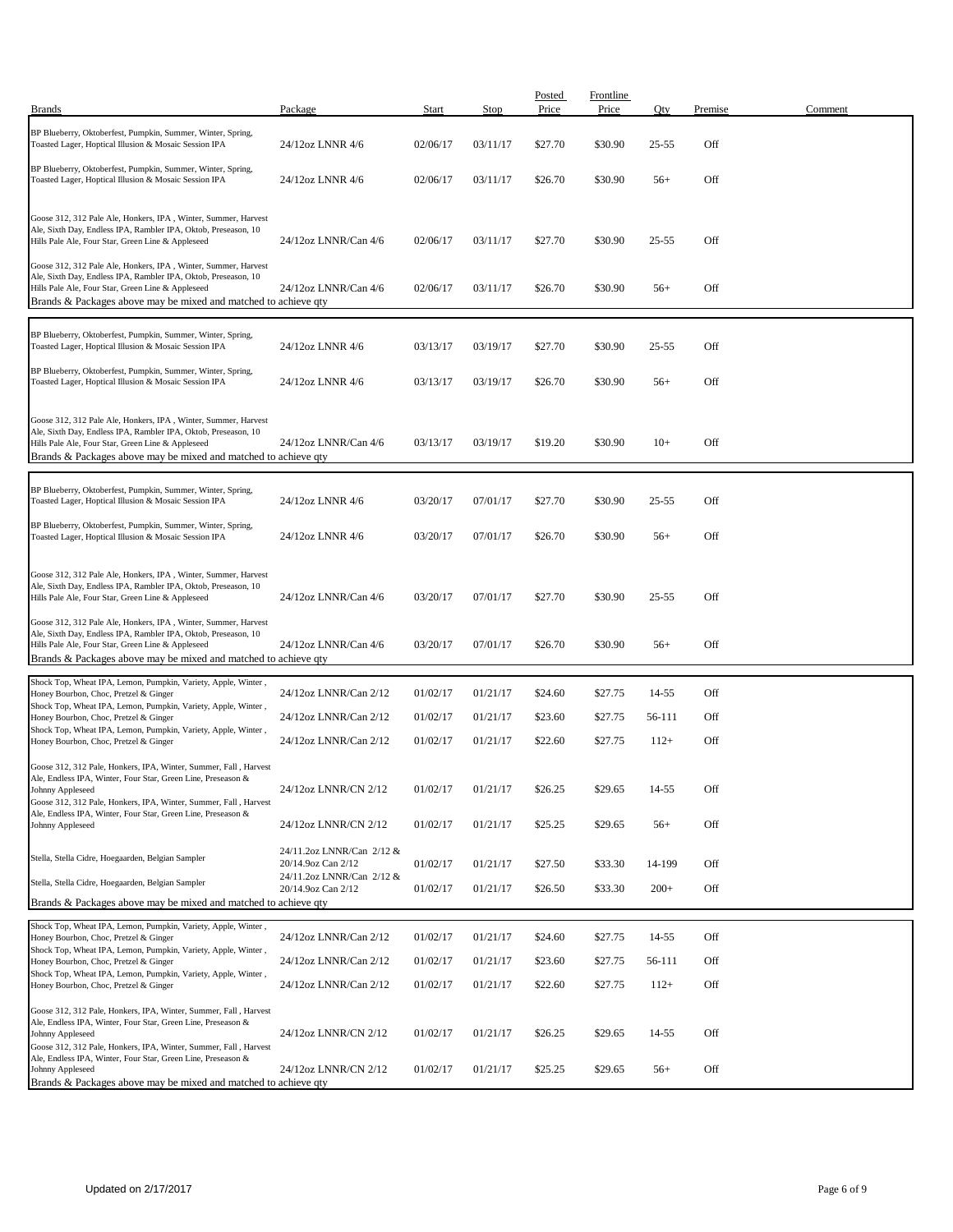|                                                                                                            |                                                 |                      |                      | Posted             | <b>Frontline</b>   |                     |                |         |
|------------------------------------------------------------------------------------------------------------|-------------------------------------------------|----------------------|----------------------|--------------------|--------------------|---------------------|----------------|---------|
| <b>Brands</b><br>Goose Seasonal Sampler                                                                    | Package<br>24/12oz Can                          | Start<br>01/02/17    | Stop<br>04/01/17     | Price<br>\$25.45   | Price<br>\$28.85   | Qty<br>14-55        | Premise<br>Off | Comment |
| Goose Seasonal Sampler                                                                                     | 24/12oz Can                                     | 01/02/17             | 04/01/17             | \$24.45            | \$28.85            | $56+$               | Off            |         |
| Brands & Packages above may be mixed and matched to achieve qty                                            |                                                 |                      |                      |                    |                    |                     |                |         |
|                                                                                                            |                                                 |                      |                      |                    |                    |                     |                |         |
| Goose Seasonal Sampler                                                                                     | 24/12oz LNNR                                    | 01/02/17             | 04/01/17             | \$26.80            | \$28.85            | $10 - 55$           | Off            |         |
| Goose Seasonal Sampler<br>Goose Seasonal Sampler                                                           | 24/12oz LNNR<br>24/12oz LNNR                    | 01/02/17<br>01/02/17 | 04/01/17<br>04/01/17 | \$25.50<br>\$24.50 | \$28.85<br>\$28.85 | 56-111<br>$112+$    | Off<br>Off     |         |
| Brands & Packages above may be mixed and matched to achieve qty                                            |                                                 |                      |                      |                    |                    |                     |                |         |
|                                                                                                            |                                                 |                      |                      |                    |                    |                     |                |         |
| Stella Artois                                                                                              | 20/9.6oz LNR                                    | 01/02/17             | 04/01/17             | \$19.90            | \$21.95            | $3+$                | Off            |         |
| Stella Artois, Cidre, Hoegaarden, Leffe Blonde/Brown                                                       | 24/11.2oz LNNR/Can 4/6                          | 01/02/17             | 01/21/17             | \$26.75            | \$32.55            | 72-111              | Off            |         |
| Stella Artois, Cidre, Hoegaarden, Leffe Blonde/Brown                                                       | 24/11.2oz LNNR/Can 4/6                          | 01/02/17             | 01/21/17             | \$25.75            | \$32.55            | $112+$              | Off            |         |
| Brands & Packages above may be mixed and matched to achieve qty                                            |                                                 |                      |                      |                    |                    |                     |                |         |
| Stella Artois, Cidre, Hoegaarden, Leffe Blonde/Brown                                                       | 24/11.2oz LNNR/CN 4/6                           | 01/23/17             | 02/04/17             | \$26.40            | \$32.55            | 56-111              | Off            |         |
| Stella Artois, Cidre, Hoegaarden, Leffe Blonde/Brown                                                       | 24/11.2oz LNNR/CN 4/6                           | 01/23/17             | 02/04/17             | \$25.75            | \$32.55            | 112-215             | Off            |         |
| Stella Artois, Cidre, Hoegaarden, Leffe Blonde/Brown                                                       | 24/11.2oz LNNR/CN 4/6                           | 01/23/17             | 02/04/17             | \$24.46            | \$32.55            | $216+$              | Off            |         |
|                                                                                                            | 24/11.2oz LNNR/Can 2/12 &                       |                      |                      |                    |                    |                     |                |         |
| Stella, Stella Cidre, Hoegaarden, Belgian Sampler                                                          | 20/14.9oz Can 2/12                              | 01/23/17             | 02/04/17             | \$30.30            | \$33.30            | $1 - 4$             | Off            |         |
|                                                                                                            | 24/11.2oz LNNR/Can 2/12 &                       |                      |                      |                    |                    |                     |                |         |
| Stella, Stella Cidre, Hoegaarden, Belgian Sampler                                                          | 20/14.9oz Can 2/12                              | 01/23/17             | 02/04/17             | \$27.00            | \$33.30            | $5 - 55$            | Off            |         |
|                                                                                                            | 24/11.2oz LNNR/Can 2/12 &                       |                      |                      |                    |                    |                     |                |         |
| Stella, Stella Cidre, Hoegaarden, Belgian Sampler                                                          | 20/14.9oz Can 2/12<br>24/11.2oz LNNR/Can 2/12 & | 01/23/17             | 02/04/17             | \$26.40            | \$33.30            | 56-111              | Off            |         |
| Stella, Stella Cidre, Hoegaarden, Belgian Sampler                                                          | 20/14.9oz Can 2/12                              | 01/23/17             | 02/04/17             | \$25.75            | \$33.30            | $112+$              | Off            |         |
| Brands & Packages above may be mixed and matched to achieve qty                                            |                                                 |                      |                      |                    |                    |                     |                |         |
| Stella Artois, Cidre, Hoegaarden, Leffe Blonde/Brown                                                       |                                                 |                      |                      |                    |                    |                     |                |         |
| Stella Artois, Cidre, Hoegaarden, Leffe Blonde/Brown                                                       | 24/11.2oz LNNR/CN 4/6<br>24/11.2oz LNNR/CN 4/6  | 02/06/17<br>02/06/17 | 02/11/17<br>02/11/17 | \$29.25<br>\$26.40 | \$32.55<br>\$32.55 | $15 - 55$<br>56-111 | Off<br>Off     |         |
| Stella Artois, Cidre, Hoegaarden, Leffe Blonde/Brown                                                       | 24/11.2oz LNNR/CN 4/6                           | 02/06/17             | 02/11/17             | \$25.75            | \$32.55            | $112+$              | Off            |         |
|                                                                                                            |                                                 |                      |                      |                    |                    |                     |                |         |
|                                                                                                            | 24/11.2oz LNNR/Can 2/12 &                       |                      |                      |                    |                    |                     |                |         |
| Stella, Stella Cidre, Hoegaarden, Belgian Sampler                                                          | 20/14.9oz Can 2/12                              | 02/06/17             | 02/11/17             | \$30.30            | \$33.30            | $1 - 4$             | Off            |         |
|                                                                                                            | 24/11.2oz LNNR/Can 2/12 &                       |                      |                      |                    |                    |                     |                |         |
| Stella, Stella Cidre, Hoegaarden, Belgian Sampler                                                          | 20/14.9oz Can 2/12<br>24/11.2oz LNNR/Can 2/12 & | 02/06/17             | 02/11/17             | \$27.00            | \$33.30            | $5 - 55$            | Off            |         |
| Stella, Stella Cidre, Hoegaarden, Belgian Sampler                                                          | 20/14.9oz Can 2/12                              | 02/06/17             | 02/11/17             | \$26.40            | \$33.30            | 56-111              | Off            |         |
|                                                                                                            | 24/11.2oz LNNR/Can 2/12 &                       |                      |                      |                    |                    |                     |                |         |
| Stella, Stella Cidre, Hoegaarden, Belgian Sampler                                                          | 20/14.9oz Can 2/12                              | 02/06/17             | 02/11/17             | \$25.75            | \$33.30            | $112+$              | Off            |         |
| Brands & Packages above may be mixed and matched to achieve qty                                            |                                                 |                      |                      |                    |                    |                     |                |         |
| Stella Artois, Cidre, Hoegaarden, Leffe Blonde/Brown                                                       | 24/11.2oz LNNR/CN 4/6                           | 02/13/17             | 04/01/17             | \$26.40            | \$32.55            | 56-111              | Off            |         |
| Stella Artois, Cidre, Hoegaarden, Leffe Blonde/Brown                                                       | 24/11.2oz LNNR/CN 4/6                           | 02/13/17             | 04/01/17             | \$25.75            | \$32.55            | 112-215             | Off            |         |
| Stella Artois, Cidre, Hoegaarden, Leffe Blonde/Brown                                                       | 24/11.2oz LNNR/CN 4/6                           | 02/13/17             | 04/01/17             | \$24.46            | \$32.55            | $216+$              | Off            |         |
|                                                                                                            |                                                 |                      |                      |                    |                    |                     |                |         |
| Stella, Stella Cidre, Hoegaarden, Belgian Sampler                                                          | 24/11.2oz LNNR/Can 2/12 &<br>20/14.9oz Can 2/12 | 02/13/17             | 04/01/17             | \$30.30            | \$33.30            | $1 - 4$             | Off            |         |
|                                                                                                            | 24/11.2oz LNNR/Can 2/12 &                       |                      |                      |                    |                    |                     |                |         |
| Stella, Stella Cidre, Hoegaarden, Belgian Sampler                                                          | 20/14.9oz Can 2/12                              | 02/13/17             | 04/01/17             | \$27.00            | \$33.30            | $5 - 55$            | Off            |         |
|                                                                                                            | 24/11.2oz LNNR/Can 2/12 &                       |                      |                      |                    |                    |                     |                |         |
| Stella, Stella Cidre, Hoegaarden, Belgian Sampler                                                          | 20/14.9oz Can 2/12                              | 02/13/17             | 04/01/17             | \$26.40            | \$33.30            | 56-111              | Off            |         |
| Stella, Stella Cidre, Hoegaarden, Belgian Sampler                                                          | 24/11.2oz LNNR/Can 2/12 &<br>20/14.9oz Can 2/12 | 02/13/17             | 04/01/17             | \$25.75            | \$33.30            | $112+$              | Off            |         |
| Brands & Packages above may be mixed and matched to achieve qty                                            |                                                 |                      |                      |                    |                    |                     |                |         |
|                                                                                                            |                                                 |                      |                      |                    |                    |                     |                |         |
| Kona Longboard, Fire Rock, Pipeline, Wailua Wheat, Koko Brown,<br>Castaway, Big Wave, Lemongrass & Lavaman | 24/12oz LNNR 4/6                                | 01/02/17             | 02/11/17             | \$25.56            | \$28.76            | 15-24               | On & Off       |         |
| Kona Longboard, Fire Rock, Pipeline, Wailua Wheat, Koko Brown,                                             |                                                 |                      |                      |                    |                    |                     |                |         |
| Castaway, Big Wave, Lemongrass & Lavaman                                                                   | 24/12oz LNNR 4/6                                | 01/02/17             | 02/11/17             | \$23.56            | \$28.76            | $25+$               | On & Off       |         |
| Kona Longboard, Fire Rock, Pipeline, Wailua Wheat, Koko Brown,                                             |                                                 |                      |                      |                    |                    |                     |                |         |
| Castaway, Big Wave, Lemongrass & Lavaman                                                                   | 24/12oz LNNR 4/6                                | 02/27/17             | 04/01/17             | \$25.56            | \$28.76            | $15+$               | On & Off       |         |
| Brands & Packages above may be mixed and matched to achieve qty                                            |                                                 |                      |                      |                    |                    |                     |                |         |
|                                                                                                            |                                                 |                      |                      |                    |                    |                     |                |         |
| Kona Longboard, Castaway, Variety & Big Wave                                                               | 2/12/12 LNNR & Can                              | 01/09/17             | 01/28/17             | \$23.98            | \$27.18            | $25+$               | On & Off       |         |
| Brands & Packages above may be mixed and matched to achieve qty                                            |                                                 |                      |                      |                    |                    |                     |                |         |
| Redhook ESB, IPA, Pilsner, Audible & Seasonal                                                              | 24/12oz LNNR 4/6                                | 01/30/17             | 02/25/17             | \$23.97            | \$27.17            | $15+$               | Off            |         |
| Brands & Packages above may be mixed and matched to achieve qty                                            |                                                 |                      |                      |                    |                    |                     |                |         |
|                                                                                                            |                                                 |                      |                      |                    |                    |                     |                |         |
| Widmer Hefeweizen, Drop Top Amber Ale, Drifter Pale Ale, Rotator<br>IPA, Upheaval, Alchemy & BRRR          | 24/12oz LNNR 4/6                                | 01/30/17             | 02/25/17             | \$28.80            | \$32.00            | $15+$               | Off            |         |
| Brands & Packages above may be mixed and matched to achieve qty                                            |                                                 |                      |                      |                    |                    |                     |                |         |
|                                                                                                            |                                                 |                      |                      |                    |                    |                     |                |         |
| Widmer Omission IPA, Lager & Pale Ale                                                                      | 24/12oz LNNR 4/6                                | 01/30/17             | 02/11/17             | \$28.80            | \$32.00            | $25+$               | Off            |         |
| Widmer Omission IPA, Lager & Pale Ale                                                                      | 24/12oz LNNR 4/6                                | 02/13/17             | 04/29/17             | \$28.80            | \$32.00            | $15+$               | Off            |         |
| Brands & Packages above may be mixed and matched to achieve qty                                            |                                                 |                      |                      |                    |                    |                     |                |         |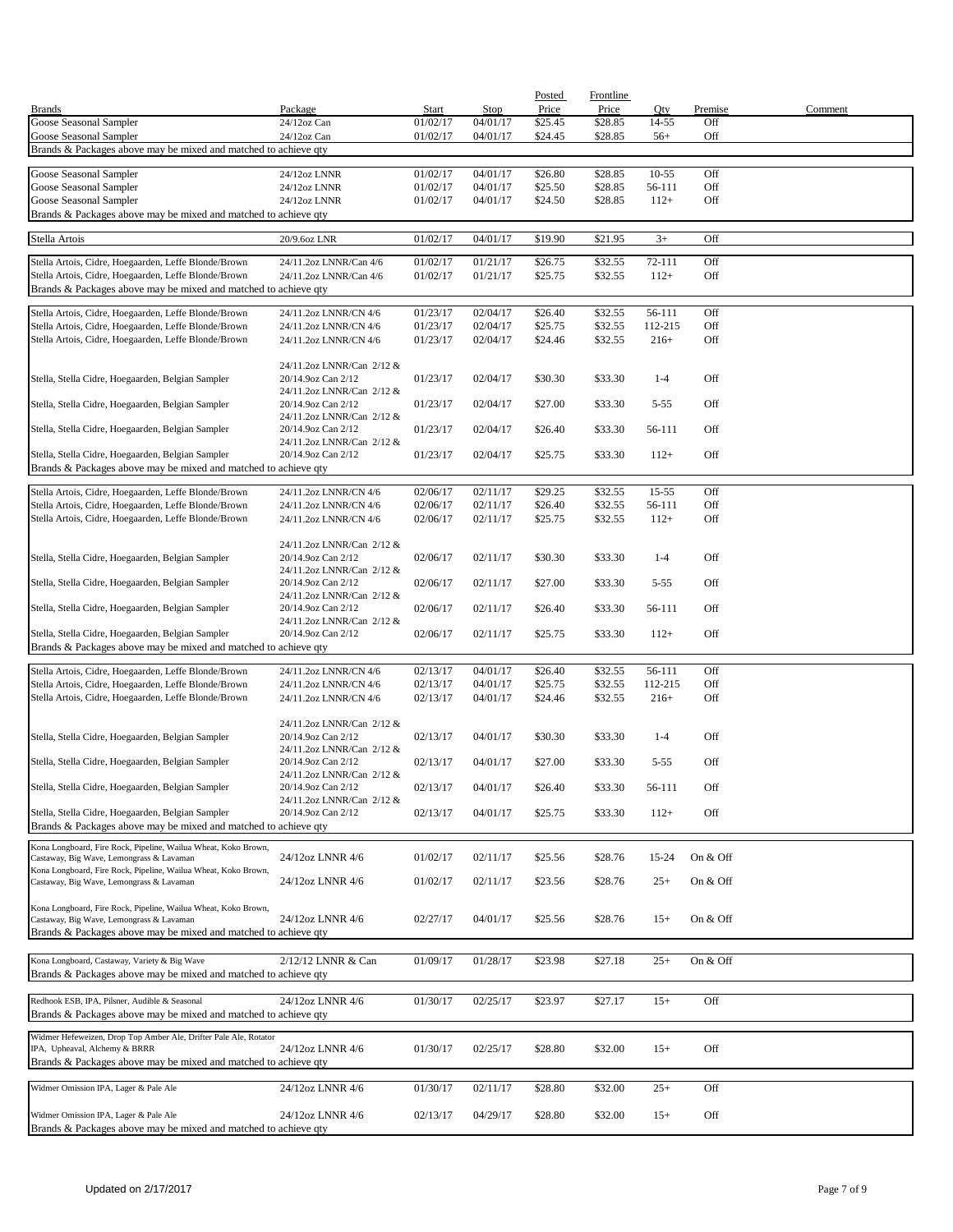|                                                                                                                                                   |                       |              |          | Posted  | Frontline |       |         |         |
|---------------------------------------------------------------------------------------------------------------------------------------------------|-----------------------|--------------|----------|---------|-----------|-------|---------|---------|
| <b>Brands</b>                                                                                                                                     | Package               | <b>Start</b> | Stop     | Price   | Price     | Qty   | Premise | Comment |
| SweetWater 420, IPA & Tacklebox<br>Brands & Packages above may be mixed and matched to achieve qty                                                | 24/12oz LNNR/Can 2/12 | 1/2/17       | 12/30/17 | \$27.00 | \$29.15   | $5+$  | Off     |         |
|                                                                                                                                                   |                       |              |          |         |           |       |         |         |
| SweetWater 420, IPA                                                                                                                               | 24/16oz Can 6/4       | 1/2/17       | 12/30/17 | \$28.50 | \$33.45   | $2+$  | Off     |         |
| Brands & Packages above may be mixed and matched to achieve qty                                                                                   |                       |              |          |         |           |       |         |         |
|                                                                                                                                                   |                       |              |          |         |           |       |         |         |
| 3 Daughters Beach Blonde, Rod Bender, Stern Line, Blonde<br>Coffee & Bimini Twist                                                                 | 24/12oz Can 4/6       | 1/1/17       | 1/28/17  | \$26.95 | \$30.00   | $50+$ | Off     |         |
|                                                                                                                                                   |                       |              |          |         |           |       |         |         |
| 3 Daughters Beach Blonde, Rod Bender, Stern Line, Blonde                                                                                          |                       |              |          |         |           |       |         |         |
| Coffee & Bimini Twist                                                                                                                             | 24/12oz Can 4/6       | 1/30/17      | 2/25/17  | \$28.00 | \$30.00   | $3+$  | Off     |         |
| Brands & Packages above may be mixed and matched to achieve qty                                                                                   |                       |              |          |         |           |       |         |         |
| Seagram's Variety                                                                                                                                 | 24/12oz Can/LNR 2/12  | 01/02/17     | 01/31/17 | \$18.00 | \$18.90   | $10+$ | Off     |         |
| Brands & Packages above may be mixed and matched to achieve qty                                                                                   |                       |              |          |         |           |       |         |         |
|                                                                                                                                                   |                       |              |          |         |           |       |         |         |
| Seagram's Hard Soda (Lemon Lime & Orange)                                                                                                         | 24/12oz LNNR 4/6      | 02/01/17     | 02/28/17 | \$15.25 | \$23.98   | $5+$  | Off     |         |
| Brands & Packages above may be mixed and matched to achieve qty                                                                                   |                       |              |          |         |           |       |         |         |
|                                                                                                                                                   |                       |              |          |         |           |       |         |         |
| Seagrams Family (Wild Berries, Strawberry Daiquiri, Peach Fuzzy Navel,<br>Classic Lime Margarita, Calypso Colada, Black Cherry Fizz, Bahama Mama, |                       |              |          |         |           |       |         |         |
| Jamaican Me Happy, Lime Melonade, Pink Punch, Sangria, Mango, Mimosa,<br>Raspberry Lemonade, Watermelon Splash, Blackberry Breezer, Kiwi          |                       |              |          |         |           |       |         |         |
| Strawberry, Aloha Tini, Apple Pomegranate, Orange Swirl & Pink Pineapple)                                                                         | 24/12oz LNNR 6/4      | 01/02/17     | 12/31/17 | \$19.16 | \$23.94   | $10+$ | Off     |         |
| Brands & Packages above may be mixed and matched to achieve qty                                                                                   |                       |              |          |         |           |       |         |         |
|                                                                                                                                                   |                       |              |          |         |           |       |         |         |
| Magic Hat Family (#9, Dream Machine, Vinyl, Rye, Electric<br>Peel, Circus Boy, Limited Rls, Seasonals)                                            | 24/12oz LNNR 4/6      | 2/6/17       | 2/28/17  | \$30.30 | \$27.27   | $5+$  | Off     |         |
|                                                                                                                                                   |                       |              |          |         |           |       |         |         |
| Magic Hat Family (#9, Dream Machine, Vinyl, Rye, Electric                                                                                         |                       |              |          |         |           |       |         |         |
| Peel, Circus Boy, Limited Rls, Seasonals)                                                                                                         | 24/12oz LNNR 4/6      | 5/1/17       | 6/30/17  | \$30.30 | \$27.27   | $5+$  | Off     |         |
| Magic Hat Family (#9, Dream Machine, Vinyl, Rye, Electric                                                                                         |                       |              |          |         |           |       |         |         |
| Peel, Circus Boy, Limited Rls, Seasonals)                                                                                                         | 24/12oz LNNR 4/6      | 9/1/17       | 10/31/17 | \$30.30 | \$27.27   | $5+$  | Off     |         |
| Brands & Packages above may be mixed and matched to achieve qty                                                                                   |                       |              |          |         |           |       |         |         |
|                                                                                                                                                   |                       |              |          |         |           |       |         |         |
| Magic Hat Family (#9, Variety Packs & Seasonals)                                                                                                  | 24/12oz LNNR 2/12     | 3/1/17       | 4/30/17  | \$27.10 | \$24.15   | $5+$  | Off     |         |
| Magic Hat Family (#9, Variety Packs & Seasonals)                                                                                                  | 24/12oz LNNR 4/6      | 7/1/17       | 8/31/17  | \$27.10 | \$24.15   | $5+$  | Off     |         |
|                                                                                                                                                   |                       |              |          |         |           |       |         |         |
| Magic Hat Family (#9, Variety Packs & Seasonals)                                                                                                  | 24/12oz LNNR 4/6      | 12/1/17      | 12/31/17 | \$27.10 | \$24.15   | $5+$  | Off     |         |
| Brands & Packages above may be mixed and matched to achieve qty                                                                                   |                       |              |          |         |           |       |         |         |
|                                                                                                                                                   |                       |              |          |         |           |       |         |         |
| Big Storm Arcus IPA, Helicity & Wavemaker                                                                                                         | 4/6/12oz CAN          | 1/2/17       | 1/28/17  | \$28.00 | \$30.30   | $15+$ | Off     |         |
| Big Storm Arcus IPA, Helicity & Wavemaker                                                                                                         | $4/6/12$ oz CAN       | 2/20/17      | 3/25/17  | \$28.00 | \$30.30   | $15+$ | Off     |         |
|                                                                                                                                                   |                       |              |          |         |           |       |         |         |
| Big Storm Arcus IPA, Helicity & Wavemaker                                                                                                         | $4/6/12$ oz CAN       | 4/17/17      | 5/13/17  | \$28.00 | \$30.30   | $15+$ | Off     |         |
|                                                                                                                                                   |                       |              |          |         |           |       |         |         |
| Big Storm Arcus IPA, Helicity & Wavemaker                                                                                                         | $4/6/12$ oz CAN       | 6/5/17       | 6/24/17  | \$28.00 | \$30.30   | $15+$ | Off     |         |
| Big Storm Arcus IPA, Helicity & Wavemaker                                                                                                         | $4/6/12$ oz CAN       |              | 8/19/17  | \$28.00 | \$30.30   |       |         |         |
|                                                                                                                                                   |                       | 7/17/17      |          |         |           | $15+$ | Off     |         |
| Big Storm Arcus IPA, Helicity & Wavemaker                                                                                                         | 4/6/12oz CAN          | 9/11/17      | 10/14/17 | \$28.00 | \$30.30   | $15+$ | Off     |         |
|                                                                                                                                                   |                       |              |          |         |           |       |         |         |
| Big Storm Arcus IPA, Helicity & Wavemaker                                                                                                         | $4/6/12$ oz CAN       | 11/6/17      | 12/9/17  | \$28.00 | \$30.30   | $15+$ | Off     |         |
| Brands & Packages above may be mixed and matched to achieve qty                                                                                   |                       |              |          |         |           |       |         |         |
| Big Storm Dunder & Blixem                                                                                                                         | $6/4/16$ oz CAN       | 10/30/17     | 12/30/17 | \$40.95 | \$44.95   | $3+$  | Off     |         |
|                                                                                                                                                   |                       |              |          |         |           |       |         |         |
| Woodchuck Amber                                                                                                                                   | 12/22oz NR            | 2/1/16       | 3/31/17  | \$32.92 | \$35.43   | $3+$  | Off     |         |